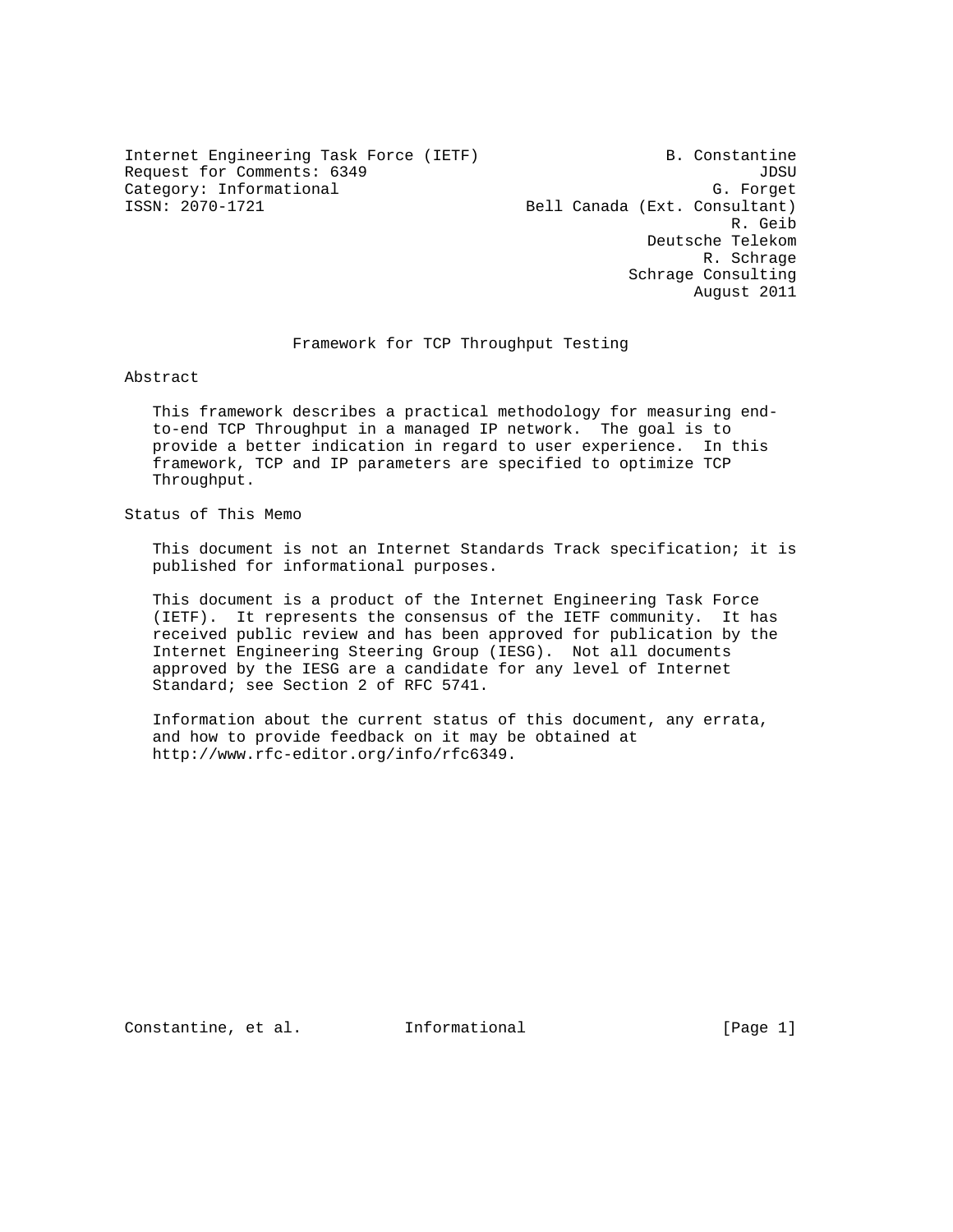# Copyright Notice

 Copyright (c) 2011 IETF Trust and the persons identified as the document authors. All rights reserved.

 This document is subject to BCP 78 and the IETF Trust's Legal Provisions Relating to IETF Documents

 (http://trustee.ietf.org/license-info) in effect on the date of publication of this document. Please review these documents carefully, as they describe your rights and restrictions with respect to this document. Code Components extracted from this document must include Simplified BSD License text as described in Section 4.e of the Trust Legal Provisions and are provided without warranty as described in the Simplified BSD License.

Table of Contents

| 3. |                                                             |
|----|-------------------------------------------------------------|
|    |                                                             |
|    | 3.2. Round-Trip Time (RTT) and Bottleneck Bandwidth (BB) 11 |
|    |                                                             |
|    |                                                             |
|    |                                                             |
|    |                                                             |
|    |                                                             |
|    |                                                             |
|    | 4.1.1. Maximum Achievable TCP Throughput Calculation 17     |
|    | 4.1.2. TCP Transfer Time and Transfer Time Ratio            |
|    |                                                             |
|    |                                                             |
|    | 4.2.1. TCP Efficiency Percentage Calculation 20             |
|    |                                                             |
|    | 4.3.1. Buffer Delay Percentage Calculation 21               |
|    |                                                             |
|    | 5.1. Single versus Multiple TCP Connections 21              |
|    |                                                             |
|    |                                                             |
|    |                                                             |
|    |                                                             |
|    |                                                             |
|    |                                                             |
|    |                                                             |

Constantine, et al. Informational [Page 2]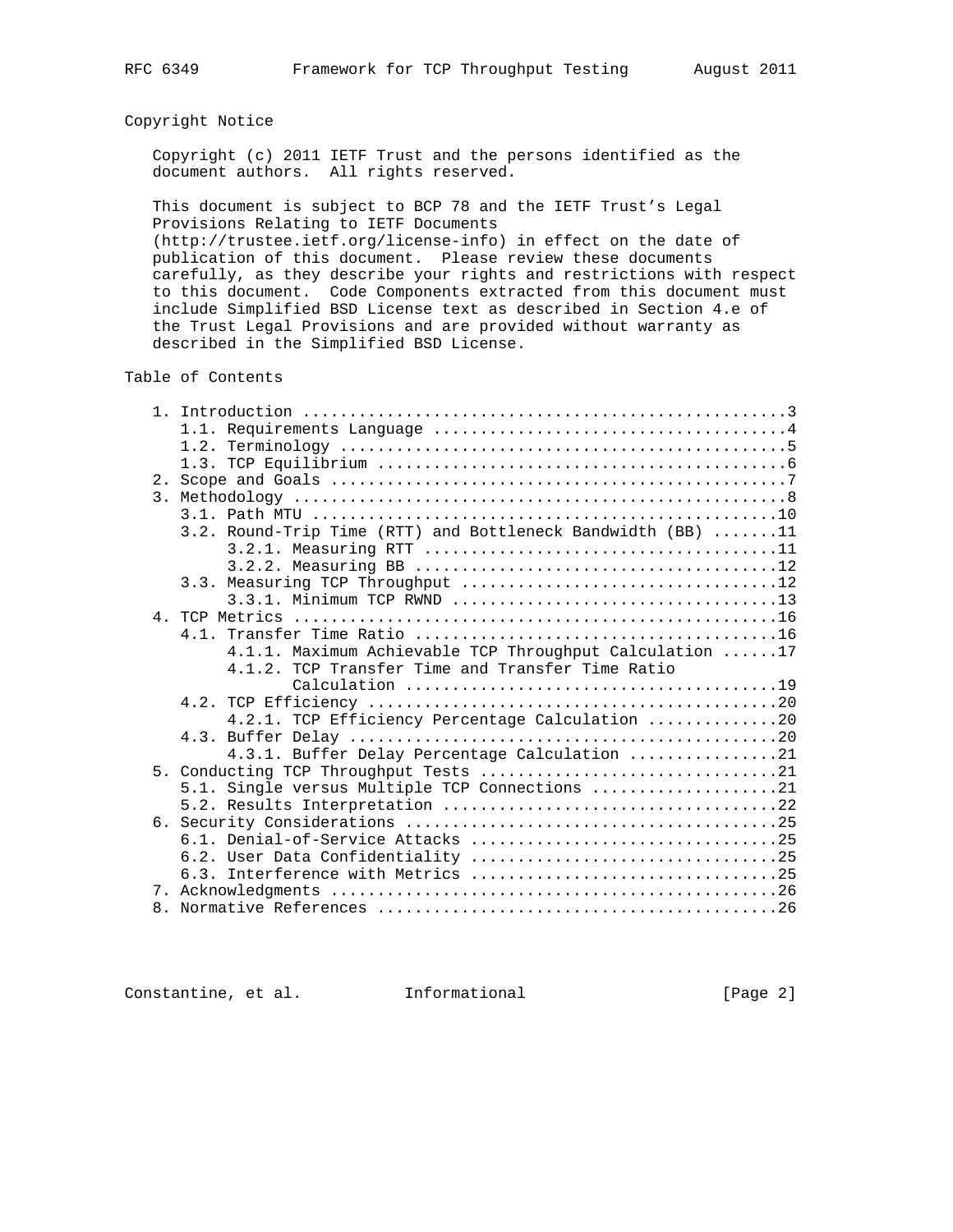## 1. Introduction

 In the network industry, the SLA (Service Level Agreement) provided to business-class customers is generally based upon Layer 2/3 criteria such as bandwidth, latency, packet loss, and delay variations (jitter). Network providers are coming to the realization that Layer 2/3 testing is not enough to adequately ensure end-users' satisfaction. In addition to Layer 2/3 testing, this framework recommends a methodology for measuring TCP Throughput in order to provide meaningful results with respect to user experience.

 Additionally, business-class customers seek to conduct repeatable TCP Throughput tests between locations. Since these organizations rely on the networks of the providers, a common test methodology with predefined metrics would benefit both parties.

 Note that the primary focus of this methodology is managed business class IP networks, e.g., those Ethernet-terminated services for which organizations are provided an SLA from the network provider. Because of the SLA, the expectation is that the TCP Throughput should achieve the guaranteed bandwidth. End-users with "best effort" access could use this methodology, but this framework and its metrics are intended to be used in a predictable managed IP network. No end-to-end performance can be guaranteed when only the access portion is being provisioned to a specific bandwidth capacity.

 The intent behind this document is to define a methodology for testing sustained TCP Layer performance. In this document, the achievable TCP Throughput is that amount of data per unit of time that TCP transports when in the TCP Equilibrium state. (See Section 1.3 for the TCP Equilibrium definition). Throughout this document, "maximum achievable throughput" refers to the theoretical achievable throughput when TCP is in the Equilibrium state.

 TCP is connection oriented, and at the transmitting side, it uses a congestion window (TCP CWND). At the receiving end, TCP uses a receive window (TCP RWND) to inform the transmitting end on how many Bytes it is capable of accepting at a given time.

 Derived from Round-Trip Time (RTT) and network Bottleneck Bandwidth (BB), the Bandwidth-Delay Product (BDP) determines the Send and Received Socket buffer sizes required to achieve the maximum TCP Throughput. Then, with the help of slow start and congestion avoidance algorithms, a TCP CWND is calculated based on the IP network path loss rate. Finally, the minimum value between the calculated TCP CWND and the TCP RWND advertised by the opposite end will determine how many Bytes can actually be sent by the transmitting side at a given time.

Constantine, et al. 1nformational [Page 3]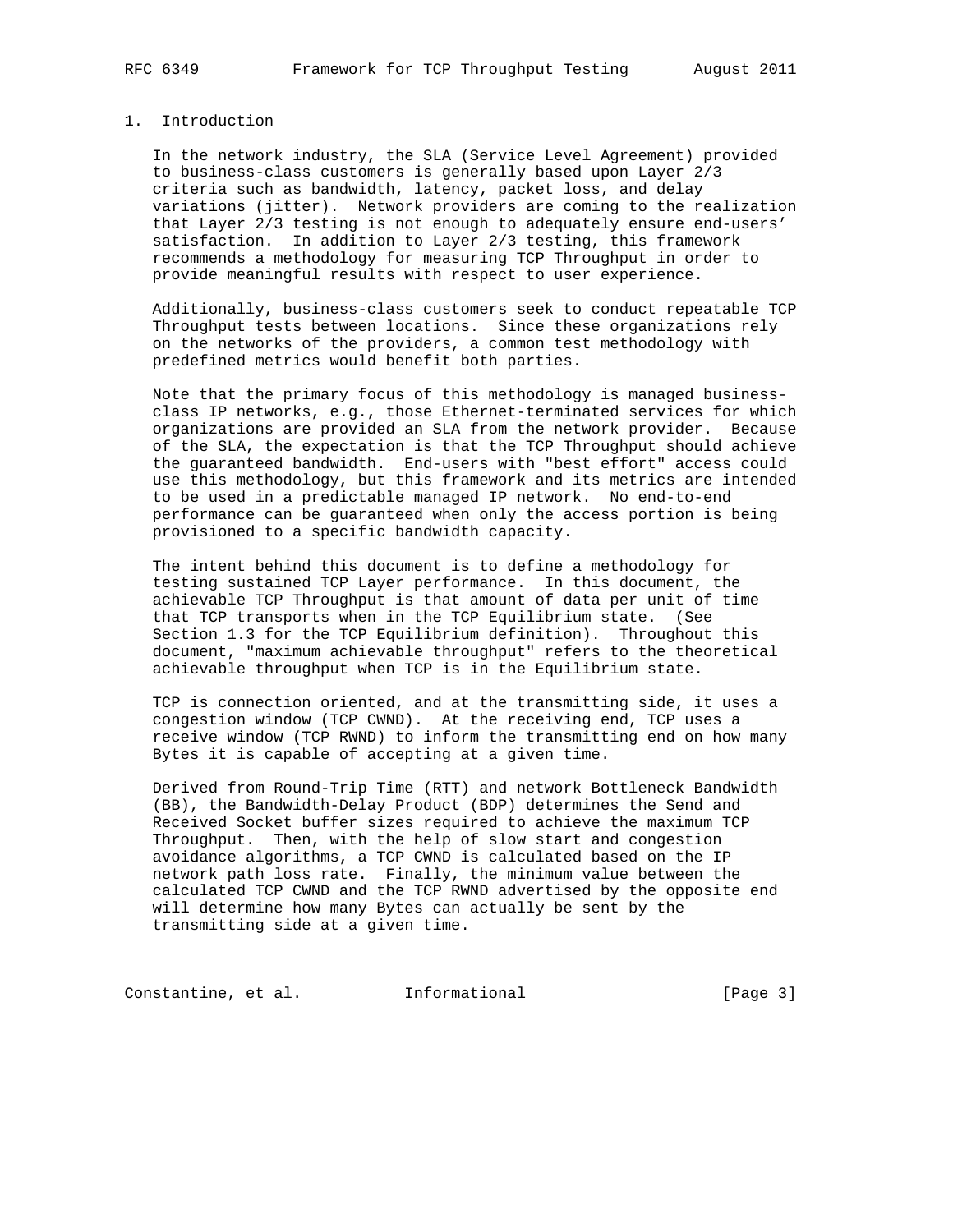Both TCP Window sizes (RWND and CWND) may vary during any given TCP session, although up to bandwidth limits, larger RWND and larger CWND will achieve higher throughputs by permitting more in-flight Bytes.

 At both ends of the TCP connection and for each socket, there are default buffer sizes. There are also kernel-enforced maximum buffer sizes. These buffer sizes can be adjusted at both ends (transmitting and receiving). Some TCP/IP stack implementations use Receive Window Auto-Tuning, although, in order to obtain the maximum throughput, it is critical to use large enough TCP Send and Receive Socket Buffer sizes. In fact, they SHOULD be equal to or greater than BDP.

 Many variables are involved in TCP Throughput performance, but this methodology focuses on the following:

- BB (Bottleneck Bandwidth)
- RTT (Round-Trip Time)
- Send and Receive Socket Buffers
- Minimum TCP RWND
- Path MTU (Maximum Transmission Unit)

 This methodology proposes TCP testing that SHOULD be performed in addition to traditional tests of the Layer 2/3 type. In fact, Layer 2/3 tests are REQUIRED to verify the integrity of the network before conducting TCP tests. Examples include "iperf" (UDP mode) and manual packet-layer test techniques where packet throughput, loss, and delay measurements are conducted. When available, standardized testing similar to [RFC2544], but adapted for use in operational networks, MAY be used.

Note: [RFC2544] was never meant to be used outside a lab environment.

 Sections 2 and 3 of this document provide a general overview of the proposed methodology. Section 4 defines the metrics, while Section 5 explains how to conduct the tests and interpret the results.

1.1. Requirements Language

 The key words "MUST", "MUST NOT", "REQUIRED", "SHALL", "SHALL NOT", "SHOULD", "SHOULD NOT", "RECOMMENDED", "MAY", and "OPTIONAL" in this document are to be interpreted as described in RFC 2119 [RFC2119].

Constantine, et al. Informational [Page 4]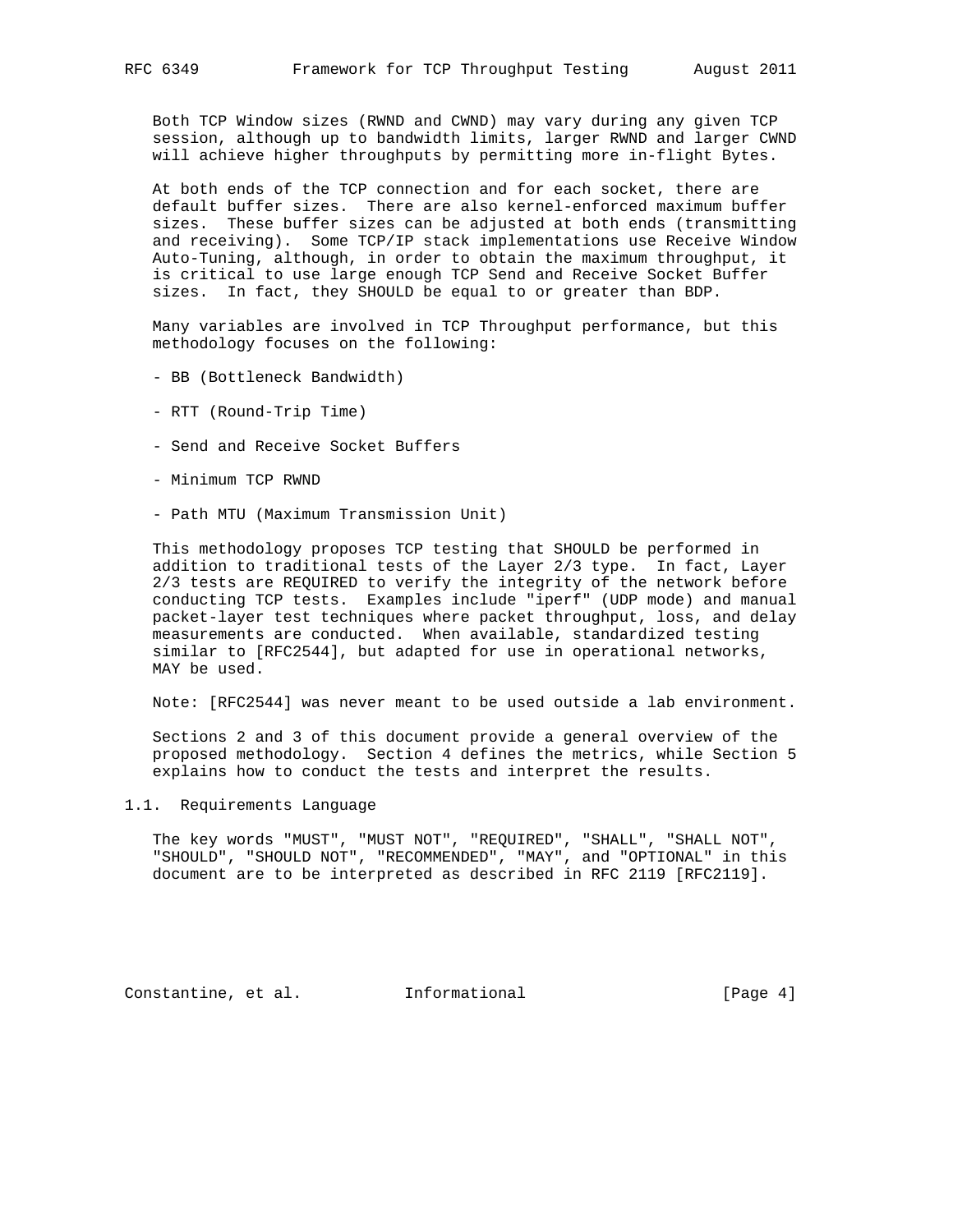## 1.2. Terminology

The common definitions used in this methodology are as follows:

- TCP Throughput Test Device (TCP TTD) refers to a compliant TCP host that generates traffic and measures metrics as defined in this methodology, i.e., a dedicated communications test instrument.
- Customer Provided Equipment (CPE) refers to customer-owned equipment (routers, switches, computers, etc.).
- Customer Edge (CE) refers to a provider-owned demarcation device.
- Provider Edge (PE) refers to a provider's distribution equipment.
- Bottleneck Bandwidth (BB) refers to the lowest bandwidth along the complete path. "Bottleneck Bandwidth" and "Bandwidth" are used synonymously in this document. Most of the time, the Bottleneck Bandwidth is in the access portion of the wide-area network  $(CE - PE)$ .
- Provider (P) refers to provider core network equipment.
- Network Under Test (NUT) refers to the tested IP network path.
- Round-Trip Time (RTT) is the elapsed time between the clocking in of the first bit of a TCP segment sent and the receipt of the last bit of the corresponding TCP Acknowledgment.
- Bandwidth-Delay Product (BDP) refers to the product of a data link's capacity (in bits per second) and its end-to-end delay (in seconds).

| ---+ +----+ +-----+ +-----+ +---+ +----+ +----+ +----+ +----+ +----+ +-                       |               |  |
|-----------------------------------------------------------------------------------------------|---------------|--|
| $ TCP  -   CPE  -   CE   --   PE   -   P   --   P   --   PE   --   CE   --   CPE   -   CPE  $ |               |  |
|                                                                                               |               |  |
| ---+ +----+ +----+ +----+ +---+ +---+ +----+ +----+ +----+ +----+                             |               |  |
|                                                                                               |               |  |
|                                                                                               |               |  |
|                                                                                               |               |  |
|                                                                                               | _____________ |  |

Figure 1.2. Devices, Links, and Paths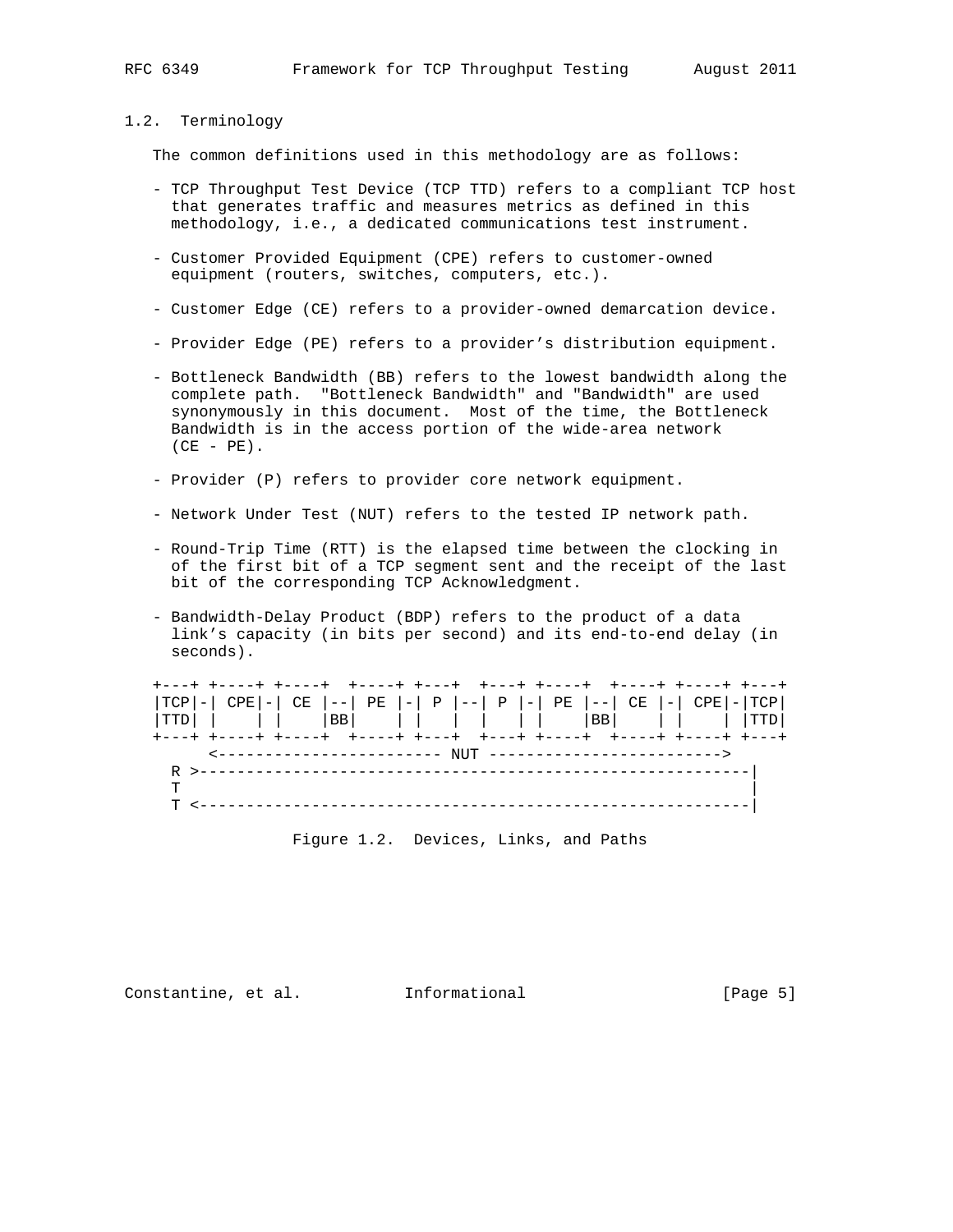Note that the NUT may be built with a variety of devices including, but not limited to, load balancers, proxy servers, or WAN acceleration appliances. The detailed topology of the NUT SHOULD be well-known when conducting the TCP Throughput tests, although this methodology makes no attempt to characterize specific network architectures.

## 1.3. TCP Equilibrium

 TCP connections have three (3) fundamental congestion window phases, which are depicted in Figure 1.3.

- 1. The Slow Start phase, which occurs at the beginning of a TCP transmission or after a retransmission Time-Out.
- 2. The Congestion Avoidance phase, during which TCP ramps up to establish the maximum achievable throughput. It is important to note that retransmissions are a natural by-product of the TCP congestion avoidance algorithm as it seeks to achieve maximum throughput.
- 3. The Loss Recovery phase, which could include Fast Retransmit (Tahoe) or Fast Recovery (Reno and New Reno). When packet loss occurs, the Congestion Avoidance phase transitions either to Fast Retransmission or Fast Recovery, depending upon the TCP implementation. If a Time-Out occurs, TCP transitions back to the Slow Start phase.

|              | High ssthresh                            | TCP CWND      |                     |                        | TCP           |
|--------------|------------------------------------------|---------------|---------------------|------------------------|---------------|
|              | Loss Event *                             | halving       | 3-Loss Recovery     |                        | Equilibrium   |
| т            | $\ast$                                   | upon loss     |                     |                        |               |
| h            | $\star$                                  |               | Time-Out            |                        | Adjusted      |
| r            | $\star$                                  |               | $+ - - - - - - - +$ | $\ast$                 | ssthresh      |
| T o          | $\star$                                  |               | Multiple            | $\star$                |               |
| C<br>u       | $\star$                                  | 2-Congestion\ | Loss                | $\star$                |               |
| Ρ<br>g       | *                                        | Avoidance     | Event               | *                      |               |
| h            | $\star$                                  | Half          |                     | $\star$                |               |
| $\mathbf{p}$ | $\star$                                  | TCP CWND      |                     | * 1-Slow Start         |               |
| u            | * 1-Slow Start                           |               |                     | Min TCP CWND after T-O |               |
|              |                                          |               |                     |                        |               |
|              | Time > > > > > > > > > > > > > > > > > > |               |                     |                        | > > > > > > > |

Note: ssthresh = Slow Start threshold.

Figure 1.3. TCP CWND Phases

Constantine, et al. Informational [Page 6]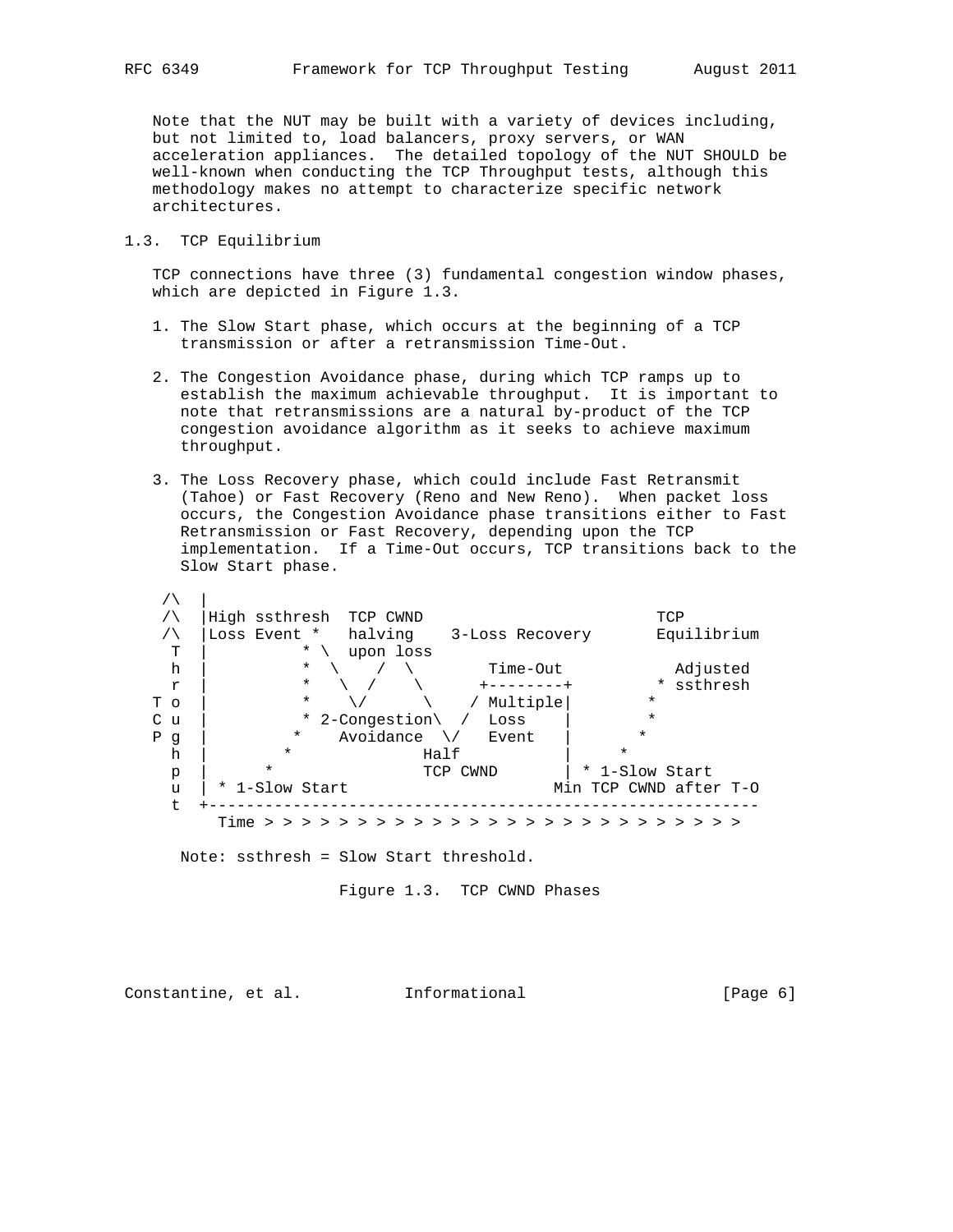A well-tuned and well-managed IP network with appropriate TCP adjustments in the IP hosts and applications should perform very close to the BB when TCP is in the Equilibrium state.

 This TCP methodology provides guidelines to measure the maximum achievable TCP Throughput when TCP is in the Equilibrium state. All maximum achievable TCP Throughputs specified in Section 3.3 are with respect to this condition.

 It is important to clarify the interaction between the sender's Send Socket Buffer and the receiver's advertised TCP RWND size. TCP test programs such as "iperf", "ttcp", etc. allow the sender to control the quantity of TCP Bytes transmitted and unacknowledged (in-flight), commonly referred to as the Send Socket Buffer. This is done independently of the TCP RWND size advertised by the receiver.

2. Scope and Goals

 Before defining the goals, it is important to clearly define the areas that are out of scope.

- This methodology is not intended to predict the TCP Throughput during the transient stages of a TCP connection, such as during the Slow Start phase.
- This methodology is not intended to definitively benchmark TCP implementations of one OS to another, although some users may find value in conducting qualitative experiments.
- This methodology is not intended to provide detailed diagnosis of problems within endpoints or within the network itself as related to non-optimal TCP performance, although results interpretation for each test step may provide insights to potential issues.
- This methodology does not propose to operate permanently with high measurement loads. TCP performance and optimization within operational networks MAY be captured and evaluated by using data from the "TCP Extended Statistics MIB" [RFC4898].

 In contrast to the above exclusions, the primary goal is to define a method to conduct a practical end-to-end assessment of sustained TCP performance within a managed business-class IP network. Another key goal is to establish a set of "best practices" that a non-TCP expert SHOULD apply when validating the ability of a managed IP network to carry end-user TCP applications.

Constantine, et al. Informational [Page 7]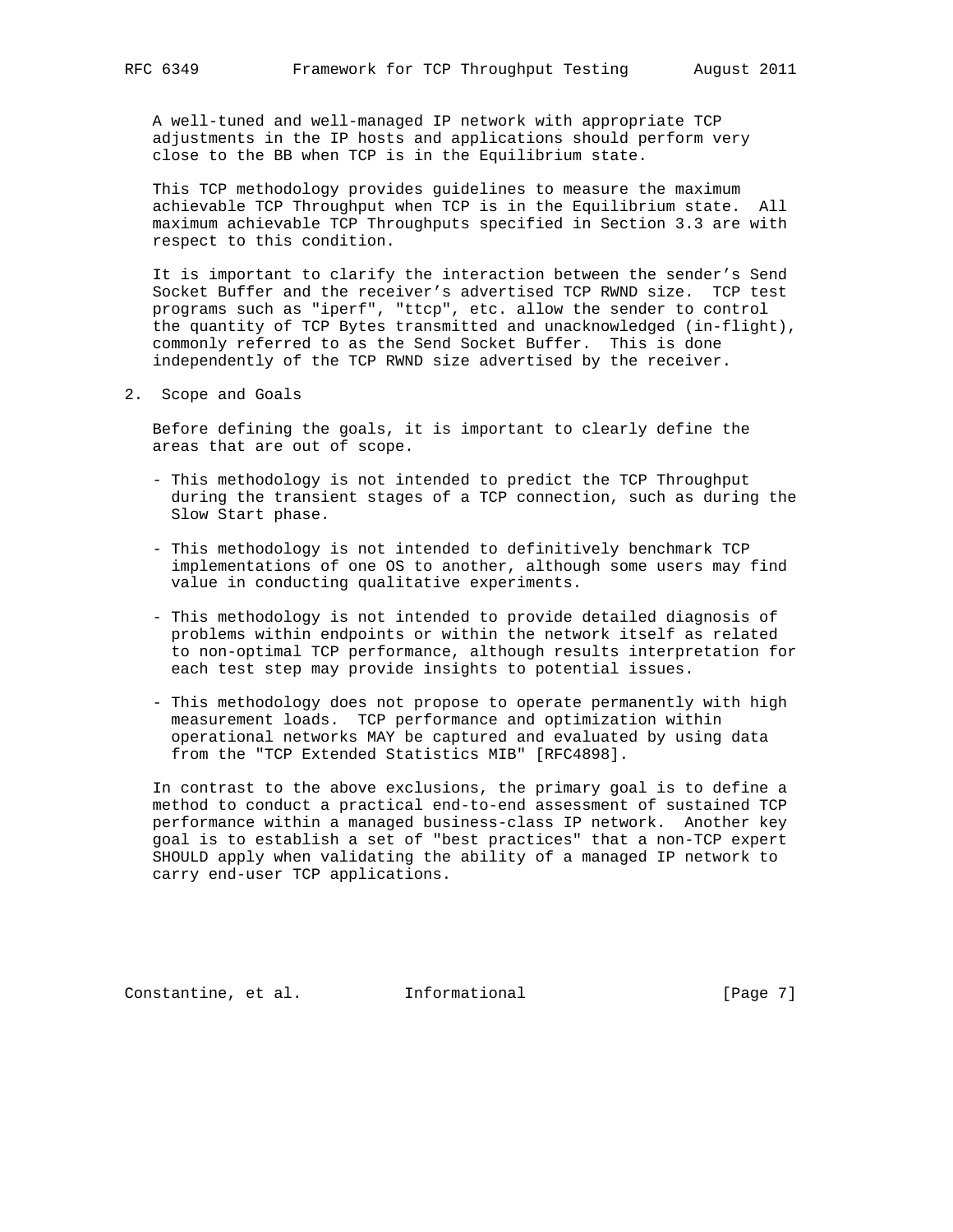Specific goals are to:

- Provide a practical test approach that specifies tunable parameters (such as MTU (Maximum Transmission Unit) and Socket Buffer sizes) and how these affect the outcome of TCP performance over an IP network.
- Provide specific test conditions such as link speed, RTT, MTU, Socket Buffer sizes, and achievable TCP Throughput when TCP is in the Equilibrium state. For guideline purposes, provide examples of test conditions and their maximum achievable TCP Throughput. Section 1.3 provides specific details concerning the definition of TCP Equilibrium within this methodology, while Section 3 provides specific test conditions with examples.
- Define three (3) basic metrics to compare the performance of TCP connections under various network conditions. See Section 4.
- Provide some areas within the end host or the network that SHOULD be considered for investigation in test situations where the recommended procedure does not yield the maximum achievable TCP Throughput. However, this methodology is not intended to provide detailed diagnosis on these issues. See Section 5.2.
- 3. Methodology

 This methodology is intended for operational and managed IP networks. A multitude of network architectures and topologies can be tested. The diagram in Figure 1.2 is very general and is only provided to illustrate typical segmentation within end-user and network provider domains.

 Also, as stated in Section 1, it is considered best practice to verify the integrity of the network by conducting Layer 2/3 tests such as [RFC2544] or other methods of network stress tests; although it is important to mention here that [RFC2544] was never meant to be used outside a lab environment.

 It is not possible to make an accurate TCP Throughput measurement when the network is dysfunctional. In particular, if the network is exhibiting high packet loss and/or high jitter, then TCP Layer Throughput testing will not be meaningful. As a guideline, 5% packet loss and/or 150 ms of jitter may be considered too high for an accurate measurement.

Constantine, et al. Informational [Page 8]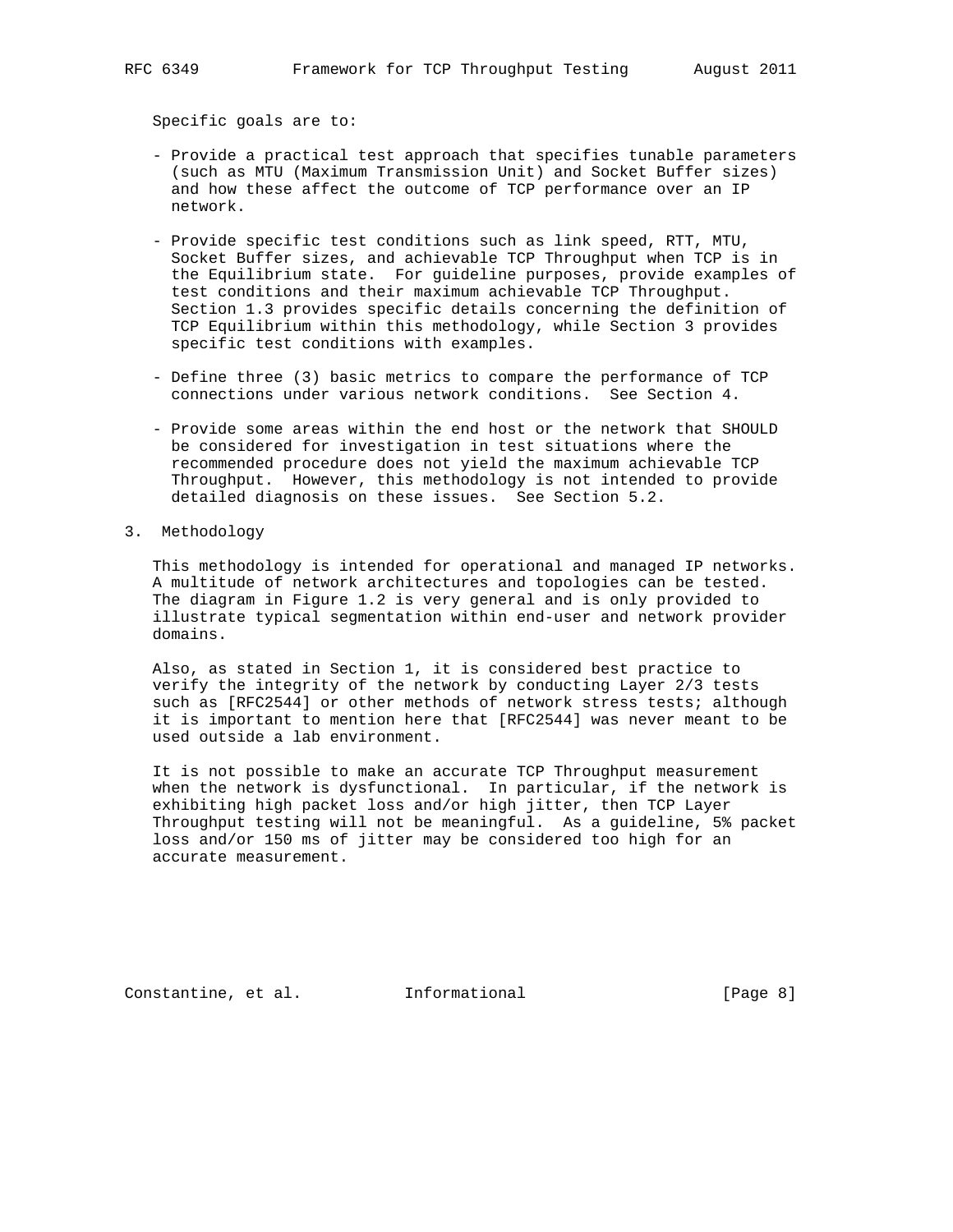TCP Throughput testing may require cooperation between the end-user customer and the network provider. As an example, in an MPLS (Multiprotocol Label Switching) network architecture, the testing SHOULD be conducted either on the CPE or on the CE device and not on the PE (Provider Edge) router.

 The following represents the sequential order of steps for this testing methodology:

- 1. Identify the Path MTU. Packetization Layer Path MTU Discovery (PLPMTUD) [RFC4821] SHOULD be conducted. It is important to identify the path MTU so that the TCP TTD is configured properly to avoid fragmentation.
- 2. Baseline Round-Trip Time and Bandwidth. This step establishes the inherent, non-congested Round-Trip Time (RTT) and the Bottleneck Bandwidth (BB) of the end-to-end network path. These measurements are used to provide estimates of the TCP RWND and Send Socket Buffer sizes that SHOULD be used during subsequent test steps.
- 3. TCP Connection Throughput Tests. With baseline measurements of Round-Trip Time and Bottleneck Bandwidth, single- and multiple- TCP-connection throughput tests SHOULD be conducted to baseline network performance.

These three (3) steps are detailed in Sections 3.1 to 3.3.

 Important to note are some of the key characteristics and considerations for the TCP test instrument. The test host MAY be a standard computer or a dedicated communications test instrument. In both cases, it MUST be capable of emulating both a client and a server.

 The following criteria SHOULD be considered when selecting whether the TCP test host can be a standard computer or has to be a dedicated communications test instrument:

 - TCP implementation used by the test host, OS version (e.g., LINUX OS kernel using TCP New Reno), TCP options supported, etc. will obviously be more important when using dedicated communications test instruments where the TCP implementation may be customized or tuned to run in higher-performance hardware. When a compliant TCP TTD is used, the TCP implementation SHOULD be identified in the test results. The compliant TCP TTD SHOULD be usable for complete end-to-end testing through network security elements and SHOULD also be usable for testing network sections.

Constantine, et al. Informational [Page 9]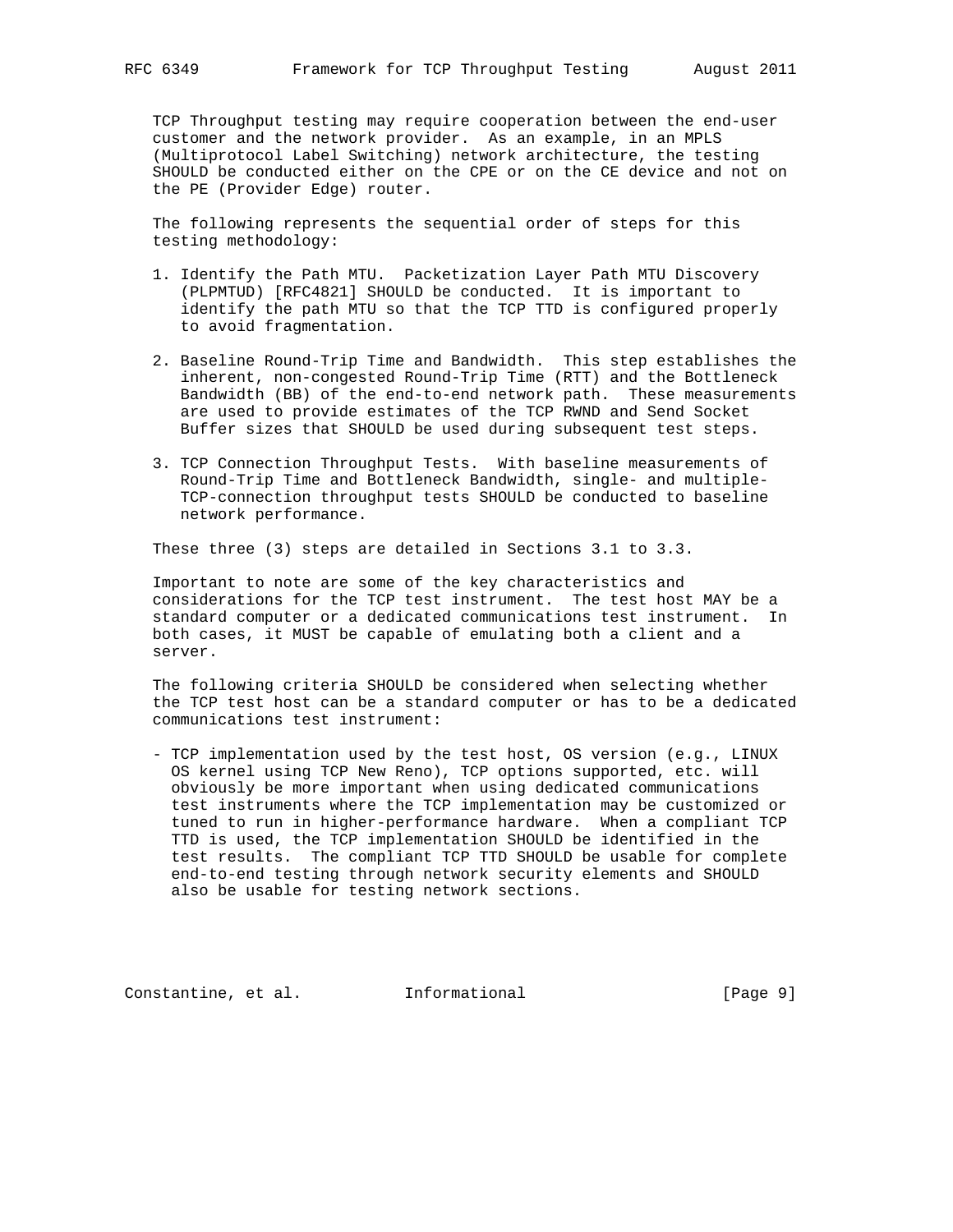- More importantly, the TCP test host MUST be capable of generating and receiving stateful TCP test traffic at the full BB of the NUT. Stateful TCP test traffic means that the test host MUST fully implement a TCP/IP stack; this is generally a comment aimed at dedicated communications test equipment that sometimes "blasts" packets with TCP headers. At the time of this publication, testing TCP Throughput at rates greater than 100 Mbps may require high performance server hardware or dedicated hardware-based test tools.
- A compliant TCP Throughput Test Device MUST allow adjusting both Send and Receive Socket Buffer sizes. The Socket Buffers MUST be large enough to fill the BDP.
- Measuring RTT and retransmissions per connection will generally require a dedicated communications test instrument. In the absence of dedicated hardware-based test tools, these measurements may need to be conducted with packet capture tools, i.e., conduct TCP Throughput tests and analyze RTT and retransmissions in packet captures. Another option MAY be to use the "TCP Extended Statistics MIB" [RFC4898].
- The [RFC4821] PLPMTUD test SHOULD be conducted with a dedicated tester that exposes the ability to run the PLPMTUD algorithm independently from the OS stack.

## 3.1. Path MTU

 TCP implementations should use Path MTU Discovery techniques (PMTUD). PMTUD relies on ICMP 'need to frag' messages to learn the path MTU. When a device has a packet to send that has the Don't Fragment (DF) bit in the IP header set and the packet is larger than the MTU of the next hop, the packet is dropped, and the device sends an ICMP 'need to frag' message back to the host that originated the packet. The ICMP 'need to frag' message includes the next-hop MTU, which PMTUD uses to adjust itself. Unfortunately, because many network managers completely disable ICMP, this technique does not always prove reliable.

 Packetization Layer Path MTU Discovery (PLPMTUD) [RFC4821] MUST then be conducted to verify the network path MTU. PLPMTUD can be used with or without ICMP. [RFC4821] specifies search\_high and search\_low parameters for the MTU, and we recommend using those parameters. The goal is to avoid fragmentation during all subsequent tests.

Constantine, et al. Informational [Page 10]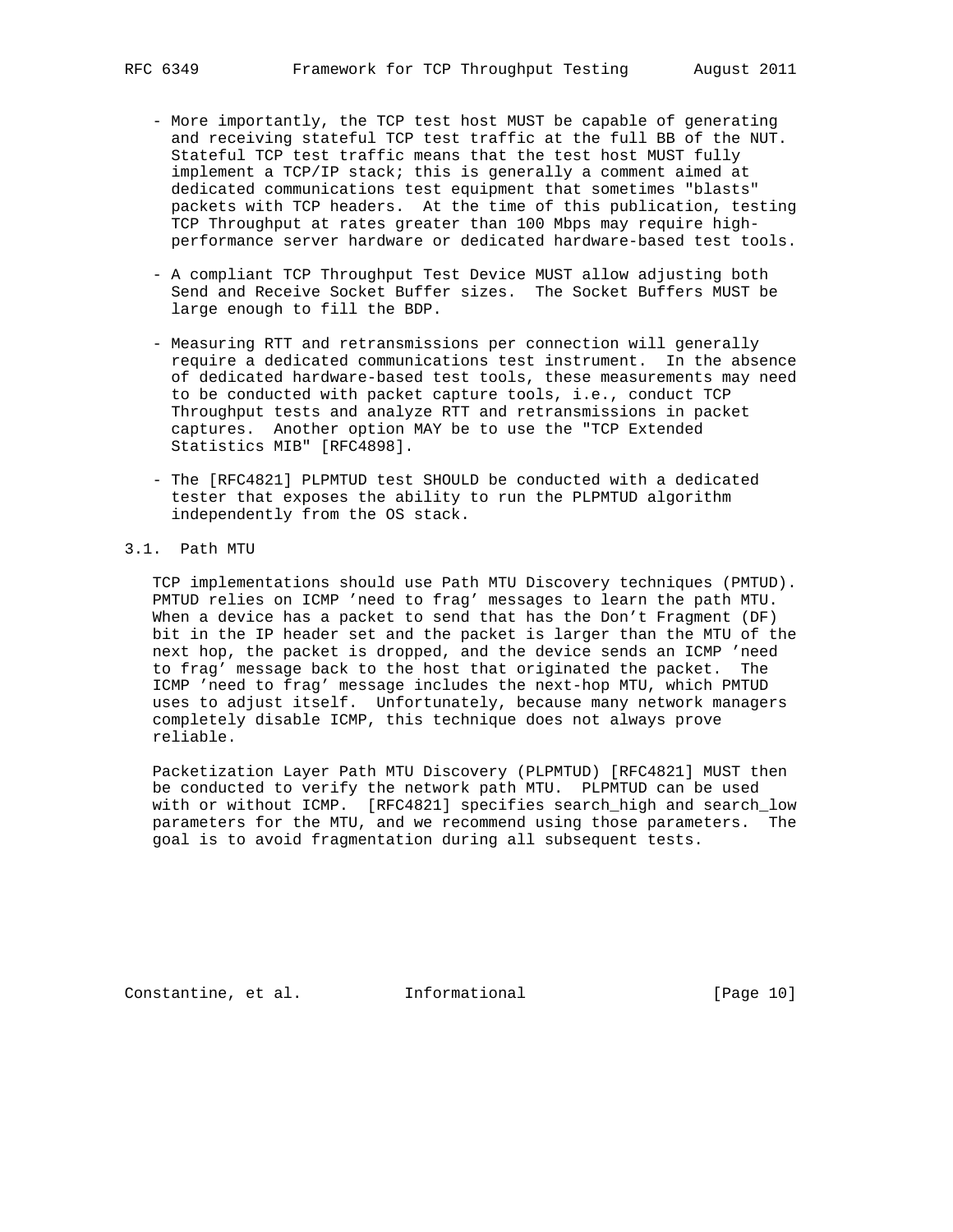3.2. Round-Trip Time (RTT) and Bottleneck Bandwidth (BB)

 Before stateful TCP testing can begin, it is important to determine the baseline RTT (i.e., non-congested inherent delay) and BB of the end-to-end network to be tested. These measurements are used to calculate the BDP and to provide estimates of the TCP RWND and Send Socket Buffer sizes that SHOULD be used in subsequent test steps.

#### 3.2.1. Measuring RTT

 As previously defined in Section 1.2, RTT is the elapsed time between the clocking in of the first bit of a TCP segment sent and the receipt of the last bit of the corresponding TCP Acknowledgment.

 The RTT SHOULD be baselined during off-peak hours in order to obtain a reliable figure of the inherent network latency. Otherwise, additional delay caused by network buffering can occur. Also, when sampling RTT values over a given test interval, the minimum measured value SHOULD be used as the baseline RTT. This will most closely estimate the real inherent RTT. This value is also used to determine the Buffer Delay Percentage metric defined in Section 4.3.

 The following list is not meant to be exhaustive, although it summarizes some of the most common ways to determine Round-Trip Time. The desired measurement precision (i.e., ms versus us) may dictate whether the RTT measurement can be achieved with ICMP pings or by a dedicated communications test instrument with precision timers. The objective of this section is to list several techniques in order of decreasing accuracy.

- Use test equipment on each end of the network, "looping" the far end tester so that a packet stream can be measured back and forth from end to end. This RTT measurement may be compatible with delay measurement protocols specified in [RFC5357].
- Conduct packet captures of TCP test sessions using "iperf" or FTP, or other TCP test applications. By running multiple experiments, packet captures can then be analyzed to estimate RTT. It is important to note that results based upon the SYN -> SYN-ACK at the beginning of TCP sessions SHOULD be avoided, since Firewalls might slow down 3-way handshakes. Also, at the sender's side, Ostermann's LINUX TCPTRACE utility with -l -r arguments can be used to extract the RTT results directly from the packet captures.

- Obtain RTT statistics available from MIBs defined in [RFC4898].

Constantine, et al. Informational [Page 11]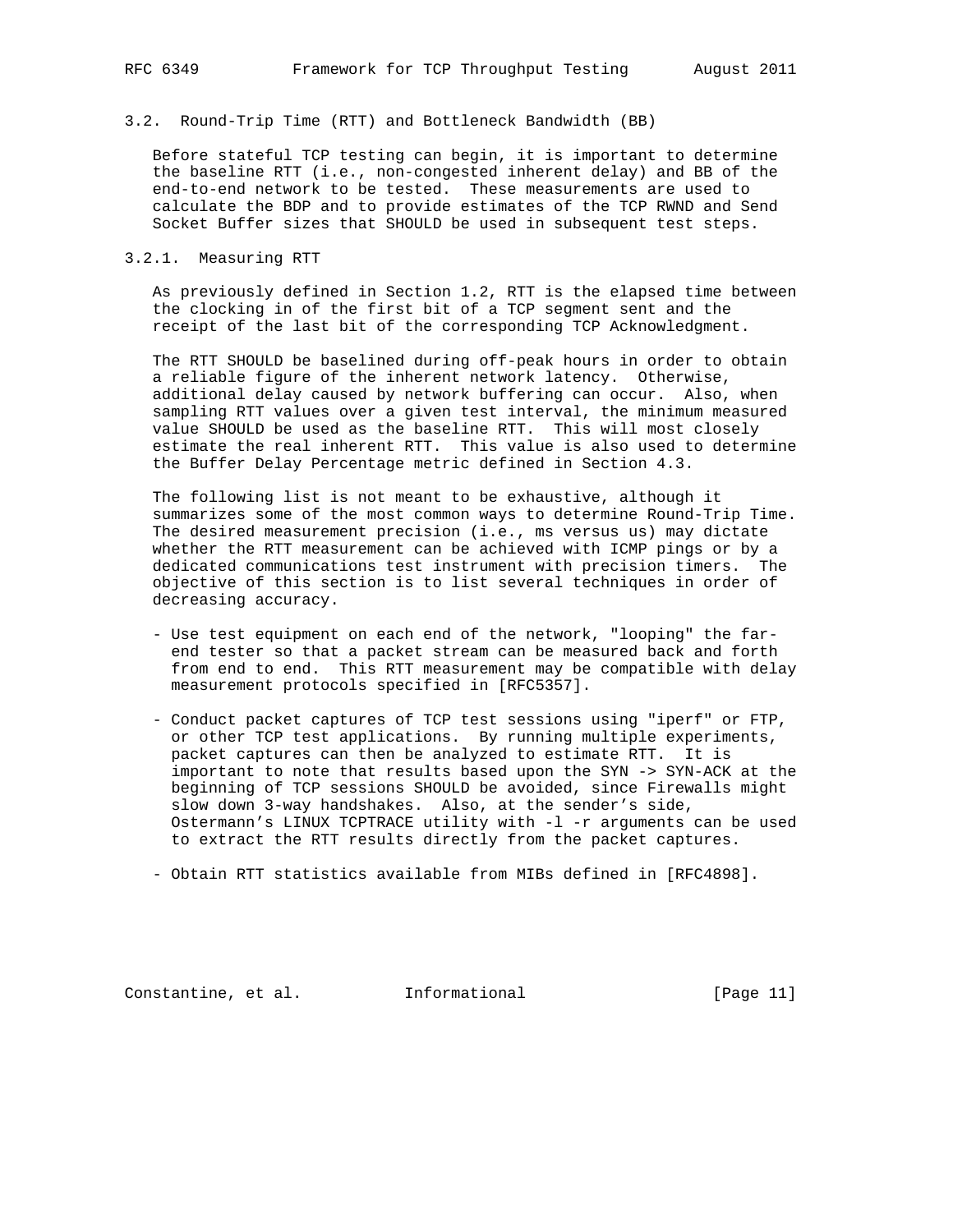- ICMP pings may also be adequate to provide Round-Trip Time estimates, provided that the packet size is factored into the estimates (i.e., pings with different packet sizes might be required). Some limitations with ICMP ping may include ms resolution and whether or not the network elements are responding to pings. Also, ICMP is often rate-limited or segregated into different buffer queues. ICMP might not work if QoS (Quality of Service) reclassification is done at any hop. ICMP is not as reliable and accurate as in-band measurements.

## 3.2.2. Measuring BB

 Before any TCP Throughput test can be conducted, bandwidth measurement tests SHOULD be run with stateless IP streams (i.e., not stateful TCP) in order to determine the BB of the NUT. These measurements SHOULD be conducted in both directions, especially in asymmetrical access networks (e.g., Asymmetric Bit-Rate DSL (ADSL) access). These tests SHOULD be performed at various intervals throughout a business day or even across a week.

 Testing at various time intervals would provide a better characterization of TCP Throughput and better diagnosis insight (for cases where there are TCP performance issues). The bandwidth tests SHOULD produce logged outputs of the achieved bandwidths across the complete test duration.

 There are many well-established techniques available to provide estimated measures of bandwidth over a network. It is a common practice for network providers to conduct Layer 2/3 bandwidth capacity tests using [RFC2544], although it is understood that [RFC2544] was never meant to be used outside a lab environment. These bandwidth measurements SHOULD use network capacity techniques as defined in [RFC5136].

## 3.3. Measuring TCP Throughput

 This methodology specifically defines TCP Throughput measurement techniques to verify maximum achievable TCP performance in a managed business-class IP network.

 With baseline measurements of RTT and BB from Section 3.2, a series of single- and/or multiple-TCP-connection throughput tests SHOULD be conducted.

 The number of trials and the choice between single or multiple TCP connections will be based on the intention of the test. A single- TCP-connection test might be enough to measure the achievable throughput of Metro Ethernet connectivity. However, it is important

Constantine, et al. 1nformational [Page 12]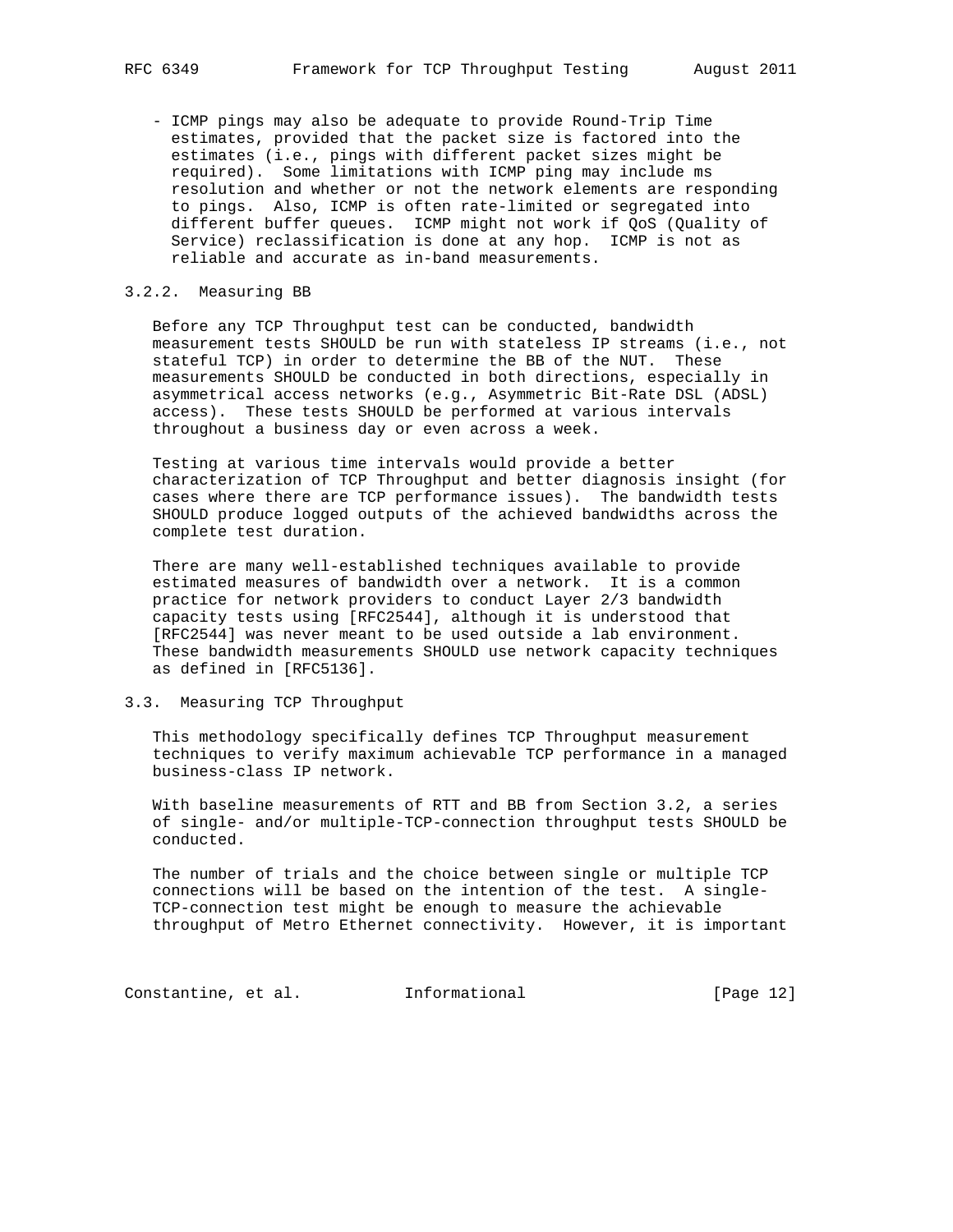to note that various traffic management techniques can be used in an IP network and that some of those techniques can only be tested with multiple connections. As an example, multiple TCP sessions might be required to detect traffic shaping versus policing. Multiple sessions might also be needed to measure Active Queue Management performance. However, traffic management testing is not within the scope of this test methodology.

 In all circumstances, it is RECOMMENDED to run the tests in each direction independently first and then to run them in both directions simultaneously. It is also RECOMMENDED to run the tests at different times of the day.

 In each case, the TCP Transfer Time Ratio, the TCP Efficiency Percentage, and the Buffer Delay Percentage MUST be measured in each direction. These 3 metrics are defined in Section 4.

## 3.3.1. Minimum TCP RWND

 The TCP TTD MUST allow the Send Socket Buffer and Receive Window sizes to be set higher than the BDP; otherwise, TCP performance will be limited. In the business customer environment, these settings are not generally adjustable by the average user. These settings are either hard-coded in the application or configured within the OS as part of a corporate image. In many cases, the user's host Send Socket Buffer and Receive Window size settings are not optimal.

 This section provides derivations of BDPs under various network conditions. It also provides examples of achievable TCP Throughput with various TCP RWND sizes. This provides important guidelines showing what can be achieved with settings higher than the BDP, versus what would be achieved in a variety of real-world conditions.

 The minimum required TCP RWND size can be calculated from the Bandwidth-Delay Product (BDP), which is as follows:

BDP (bits) = RTT (sec) X BB (bps)

 Note that the RTT is being used as the "Delay" variable for the BDP. Then, by dividing the BDP by 8, we obtain the minimum required TCP RWND size in Bytes. For optimal results, the Send Socket Buffer MUST be adjusted to the same value at each end of the network.

Minimum required TCP RWND = BDP / 8

 As an example, on a T3 link with 25-ms RTT, the BDP would equal ˜1,105,000 bits, and the minimum required TCP RWND would be ˜138 KB.

Constantine, et al. 1nformational [Page 13]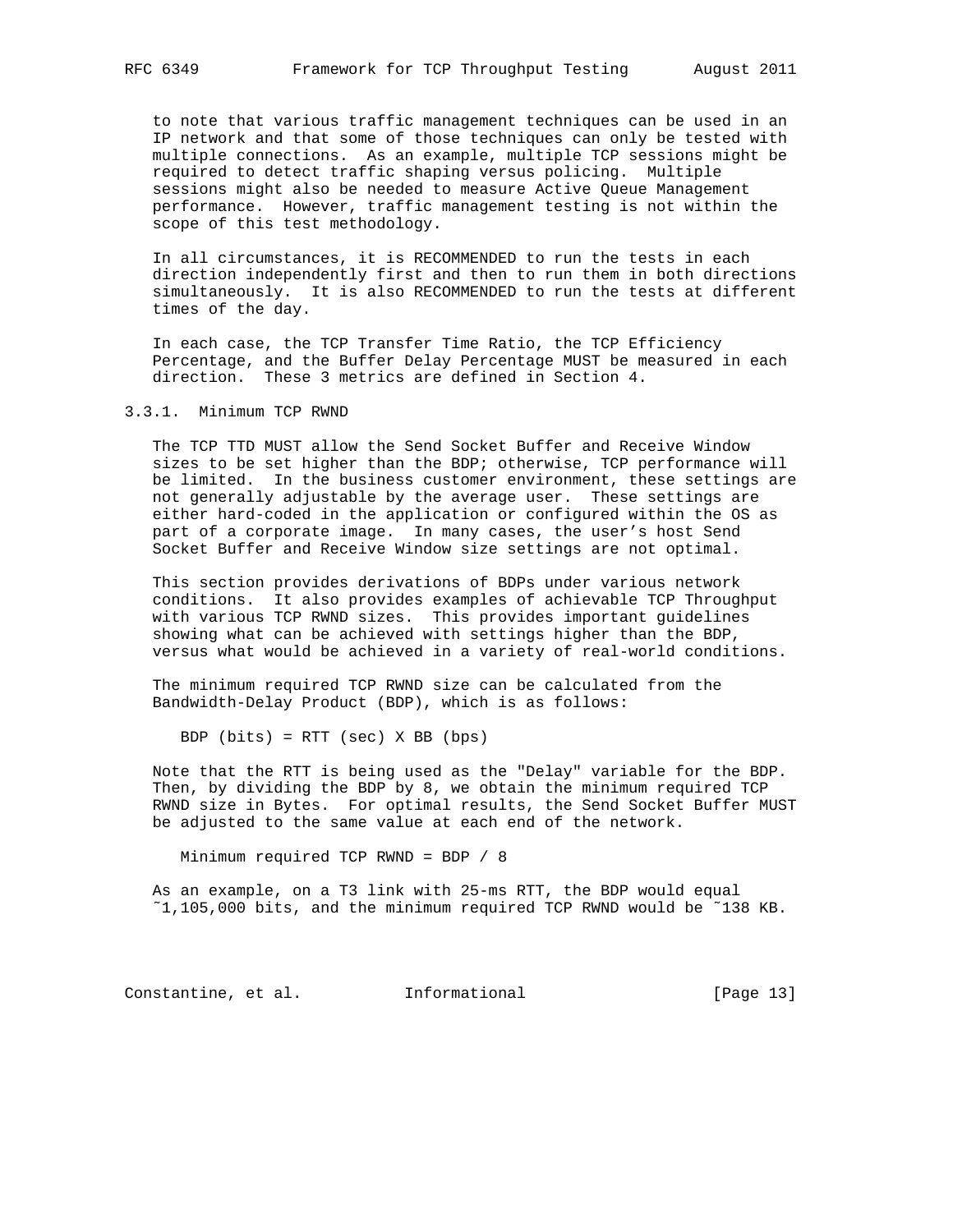Note that separate calculations are REQUIRED on asymmetrical paths. An asymmetrical-path example would be a 90-ms RTT ADSL line with 5 Mbps downstream and 640 Kbps upstream. The downstream BDP would equal ˜450,000 bits, while the upstream one would be only ˜57,600 bits.

 The following table provides some representative network link speeds, RTT, BDP, and their associated minimum required TCP RWND sizes.

| Link       |        |            | Minimum Required |  |
|------------|--------|------------|------------------|--|
| Speed*     | RTT    | <b>BDP</b> | TCP RWND         |  |
| (Mbps)     | (ms)   | (bits)     | (KBytes)         |  |
| 1.536      | 20.00  | 30,720     | 3.84             |  |
| 1.536      | 50.00  | 76,800     | 9.60             |  |
| 1.536      | 100.00 | 153,600    | 19.20            |  |
| 44.210     | 10.00  | 442,100    | 55.26            |  |
| 44.210     | 15.00  | 663,150    | 82.89            |  |
| 44.210     | 25.00  | 1,105,250  | 138.16           |  |
| 100.000    | 1.00   | 100,000    | 12.50            |  |
| 100.000    | 2.00   | 200,000    | 25.00            |  |
| 100.000    | 5.00   | 500,000    | 62.50            |  |
| 1,000.000  | 0.10   | 100,000    | 12.50            |  |
| 1,000.000  | 0.50   | 500,000    | 62.50            |  |
| 1,000.000  | 1.00   | 1,000,000  | 125.00           |  |
| 10,000.000 | 0.05   | 500,000    | 62.50            |  |
| 10,000.000 | 0.30   | 3,000,000  | 375.00           |  |

\* Note that link speed is the BB for the NUT

 Table 3.3.1. Link Speed, RTT, Calculated BDP, and Minimum TCP RWND In the above table, the following serial link speeds are used:

 - T1 = 1.536 Mbps (for a B8ZS line encoding facility) - T3 = 44.21 Mbps (for a C-Bit framing facility)

 The previous table illustrates the minimum required TCP RWND. If a smaller TCP RWND size is used, then the TCP Throughput cannot be optimal. To calculate the TCP Throughput, the following formula is used:

TCP Throughput = TCP RWND X 8 / RTT

Constantine, et al. 1nformational [Page 14]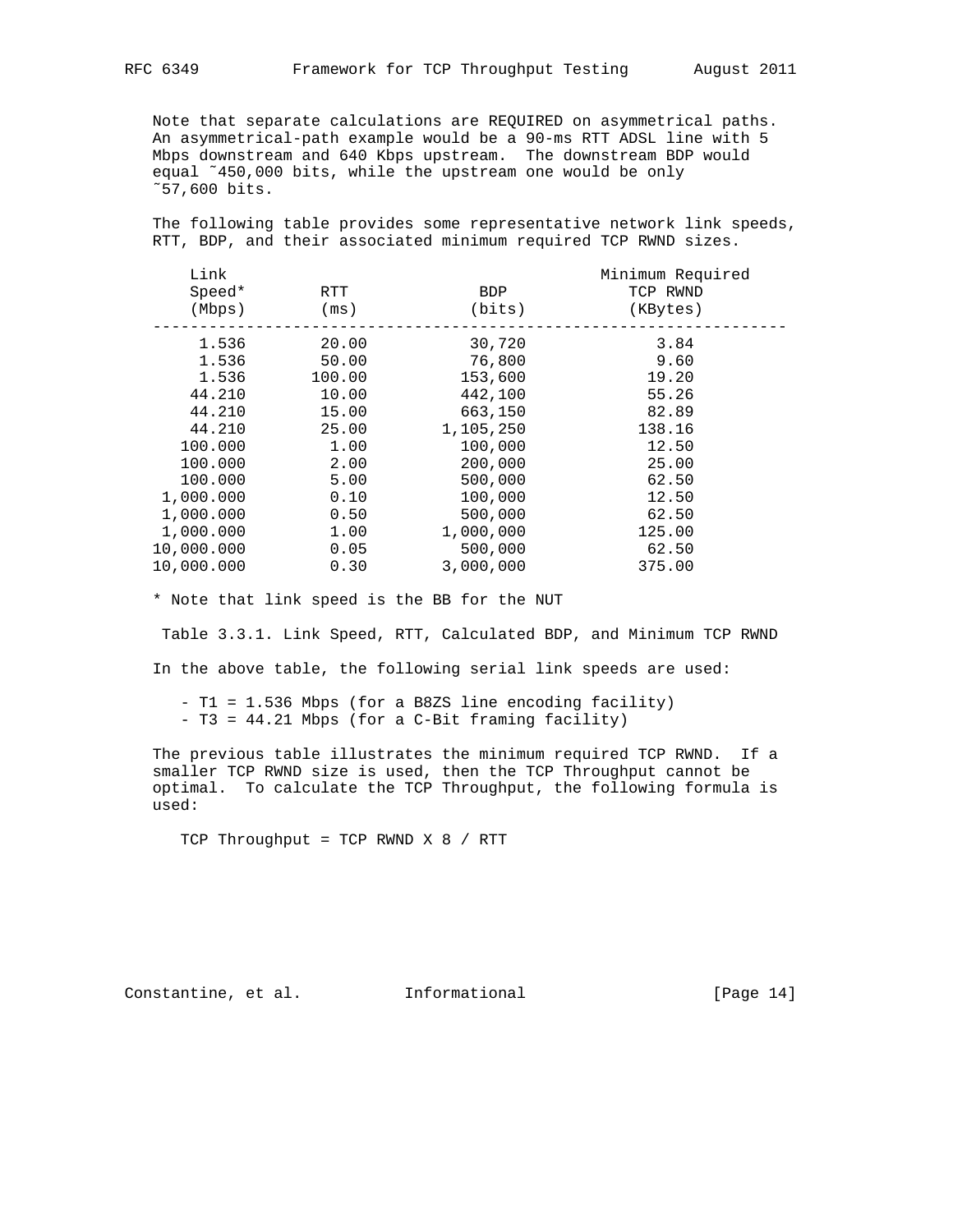An example could be a 100-Mbps IP path with 5-ms RTT and a TCP RWND of 16 KB; then: TCP Throughput = 16 KBytes X 8 bits / 5 ms TCP Throughput = 128,000 bits / 0.005 sec TCP Throughput = 25.6 Mbps Another example, for a T3 using the same calculation formula, is illustrated in Figure 3.3.1a: TCP Throughput = 16 KBytes X 8 bits / 10 ms TCP Throughput =  $128,000$  bits /  $0.01$  sec TCP Throughput = 12.8 Mbps\* When the TCP RWND size exceeds the BDP (T3 link and 64-KByte TCP RWND on a 10-ms RTT path), the maximum Frames Per Second (FPS) limit of 3664 is reached, and then the formula is:

TCP Throughput =  $max$  FPS X (MTU - 40) X 8 TCP Throughput = 3664 FPS X 1460 Bytes X 8 bits TCP Throughput = 42.8 Mbps\*\*

 The following diagram compares achievable TCP Throughputs on a T3 with Send Socket Buffer and TCP RWND sizes of 16 KB versus 64 KB.



Figure 3.3.1a. TCP Throughputs on a T3 at Different RTTs

Constantine, et al. Informational [Page 15]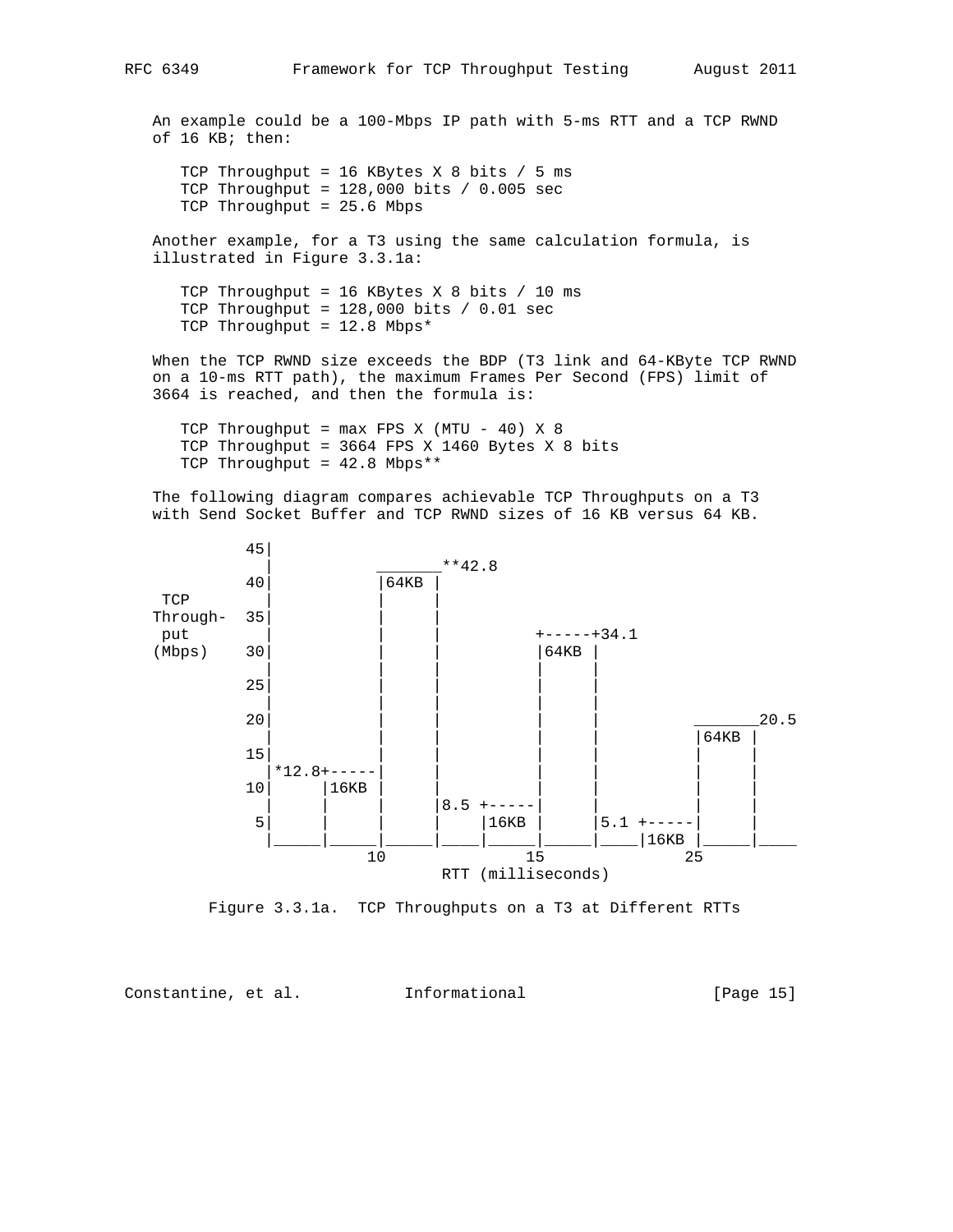The following diagram shows the achievable TCP Throughput on a 25-ms T3 when Send Socket Buffer and TCP RWND sizes are increased.



 \* Note that 128 KB requires the [RFC1323] TCP Window Scale option. Figure 3.3.1b. TCP Throughputs on a T3 with Different TCP RWND

4. TCP Metrics

 This methodology focuses on a TCP Throughput and provides 3 basic metrics that can be used for better understanding of the results. It is recognized that the complexity and unpredictability of TCP makes it very difficult to develop a complete set of metrics that accounts for the myriad of variables (i.e., RTT variations, loss conditions, TCP implementations, etc.). However, these 3 metrics facilitate TCP Throughput comparisons under varying network conditions and host buffer size/RWND settings.

4.1. Transfer Time Ratio

 The first metric is the TCP Transfer Time Ratio, which is simply the ratio between the Actual TCP Transfer Time versus the Ideal TCP Transfer Time.

 The Actual TCP Transfer Time is simply the time it takes to transfer a block of data across TCP connection(s).

Constantine, et al. Informational [Page 16]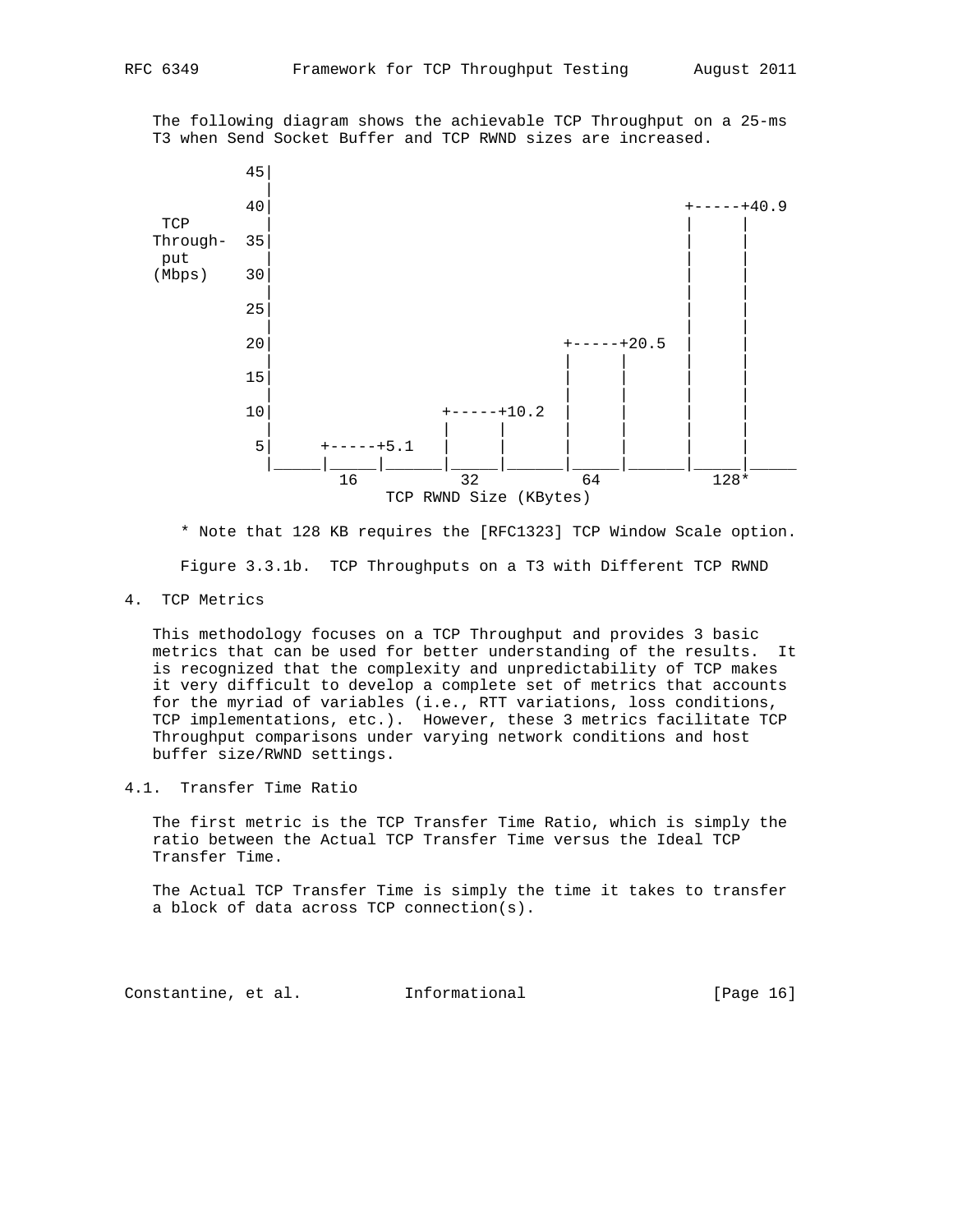The Ideal TCP Transfer Time is the predicted time for which a block of data SHOULD transfer across TCP connection(s), considering the BB of the NUT.

 Actual TCP Transfer Time TCP Transfer Time Ratio = -------------------------Ideal TCP Transfer Time

 The Ideal TCP Transfer Time is derived from the Maximum Achievable TCP Throughput, which is related to the BB and Layer 1/2/3/4 overheads associated with the network path. The following sections provide derivations for the Maximum Achievable TCP Throughput and example calculations for the TCP Transfer Time Ratio.

4.1.1. Maximum Achievable TCP Throughput Calculation

 This section provides formulas to calculate the Maximum Achievable TCP Throughput, with examples for T3 (44.21 Mbps) and Ethernet.

 All calculations are based on IP version 4 with TCP/IP headers of 20 Bytes each (20 for TCP + 20 for IP) within an MTU of 1500 Bytes.

 First, the maximum achievable Layer 2 throughput of a T3 interface is limited by the maximum quantity of Frames Per Second (FPS) permitted by the actual physical layer (Layer 1) speed.

The calculation formula is:

 FPS = T3 Physical Speed / ((MTU + PPP + Flags + CRC16) X 8)  $FPS = (44.21 \text{ Mbps} /$  $((1500 \text{Bytes} + 4 \text{Bytes} + 2 \text{Bytes} + 2 \text{Bytes}) \times 8 ))$  FPS = (44.21 Mbps / (1508 Bytes X 8)) FPS = 44.21 Mbps / 12064 bits FPS = 3664

 Then, to obtain the Maximum Achievable TCP Throughput (Layer 4), we simply use:

(MTU - 40) in Bytes X 8 bits X max FPS

For a T3, the maximum TCP Throughput =

1460 Bytes X 8 bits X 3664 FPS

 Maximum TCP Throughput = 11680 bits X 3664 FPS Maximum TCP Throughput = 42.8 Mbps

Constantine, et al. 1nformational [Page 17]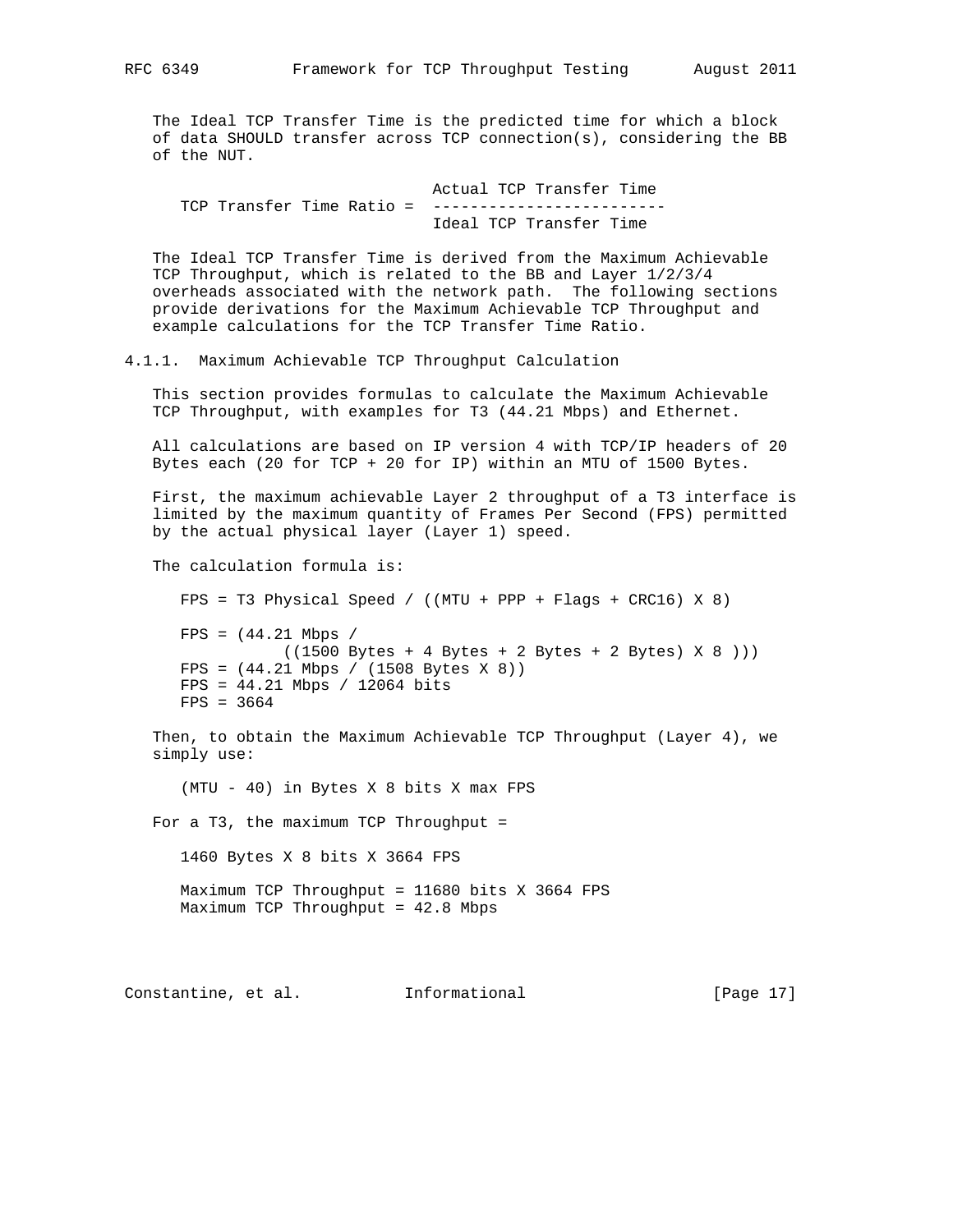On Ethernet, the maximum achievable Layer 2 throughput is limited by the maximum Frames Per Second permitted by the IEEE802.3 standard. The maximum FPS for 100-Mbps Ethernet is 8127, and the calculation formula is: FPS = (100 Mbps / (1538 Bytes X 8 bits)) The maximum FPS for GigE is 81274, and the calculation formula is: FPS = (1 Gbps / (1538 Bytes X 8 bits)) The maximum FPS for 10GigE is 812743, and the calculation formula is: FPS = (10 Gbps / (1538 Bytes X 8 bits)) The 1538 Bytes equates to: MTU + Ethernet + CRC32 + IFG + Preamble + SFD (IFG = Inter-Frame Gap and SFD = Start of Frame Delimiter) where MTU is 1500 Bytes, Ethernet is 14 Bytes, CRC32 is 4 Bytes, IFG is 12 Bytes, Preamble is 7 Bytes, and SFD is 1 Byte. Then, to obtain the Maximum Achievable TCP Throughput (Layer 4), we simply use: (MTU - 40) in Bytes X 8 bits X max FPS For 100-Mbps Ethernet, the maximum TCP Throughput = 1460 Bytes X 8 bits X 8127 FPS Maximum TCP Throughput = 11680 bits X 8127 FPS Maximum TCP Throughput = 94.9 Mbps It is important to note that better results could be obtained with jumbo frames on Gigabit and 10-Gigabit Ethernet interfaces.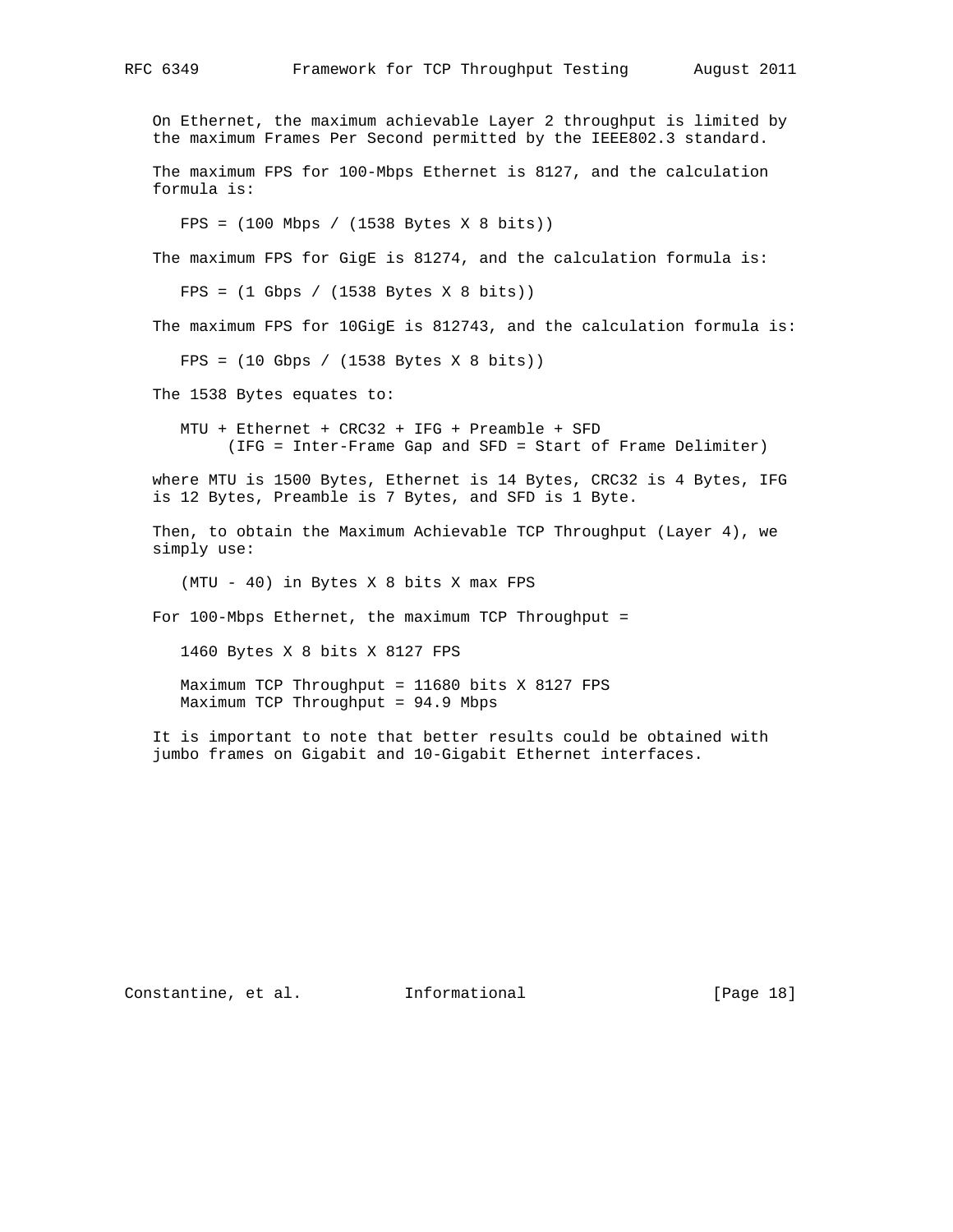#### 4.1.2. TCP Transfer Time and Transfer Time Ratio Calculation

 The following table illustrates the Ideal TCP Transfer Time of a single TCP connection when its TCP RWND and Send Socket Buffer sizes equal or exceed the BDP.

| Link<br>Speed<br>(Mbps) | RTT<br>(ms) | <b>BDP</b><br>(KBytes) | Maximum<br>Achievable TCP<br>Throughput (Mbps) | Ideal TCP<br>Transfer Time<br>(seconds)* |  |
|-------------------------|-------------|------------------------|------------------------------------------------|------------------------------------------|--|
| 1.536                   | 50.00       | 9.6                    | 1.4                                            | 571.0                                    |  |
| 44.210                  | 25.00       | 138.2                  | 42.8                                           | 18.0                                     |  |
| 100.000                 | 2.00        | 25.0                   | 94.9                                           | 9.0                                      |  |
| 1,000.000               | 1.00        | 125.0                  | 949.2                                          | 1.0                                      |  |
| 10,000.000              | 0.05        | 62.5                   | 9.492.0                                        | 0.1                                      |  |

\* Transfer times are rounded for simplicity.

 Table 4.1.2. Link Speed, RTT, BDP, TCP Throughput, and Ideal TCP Transfer Time for a 100-MB File

For a 100-MB file (100 X  $8 = 800$  Mbits), the Ideal TCP Transfer Time is derived as follows:

#### 800 Mbits

 Ideal TCP Transfer Time = ----------------------------------- Maximum Achievable TCP Throughput

 To illustrate the TCP Transfer Time Ratio, an example would be the bulk transfer of 100 MB over 5 simultaneous TCP connections (each connection transferring 100 MB). In this example, the Ethernet service provides a Committed Access Rate (CAR) of 500 Mbps. Each connection may achieve different throughputs during a test, and the overall throughput rate is not always easy to determine (especially as the number of connections increases).

The Ideal TCP Transfer Time would be ~8 seconds, but in this example, the Actual TCP Transfer Time was 12 seconds. The TCP Transfer Time Ratio would then be  $12/8$  = 1.5, which indicates that the transfer across all connections took 1.5 times longer than the ideal.

Constantine, et al. 1nformational [Page 19]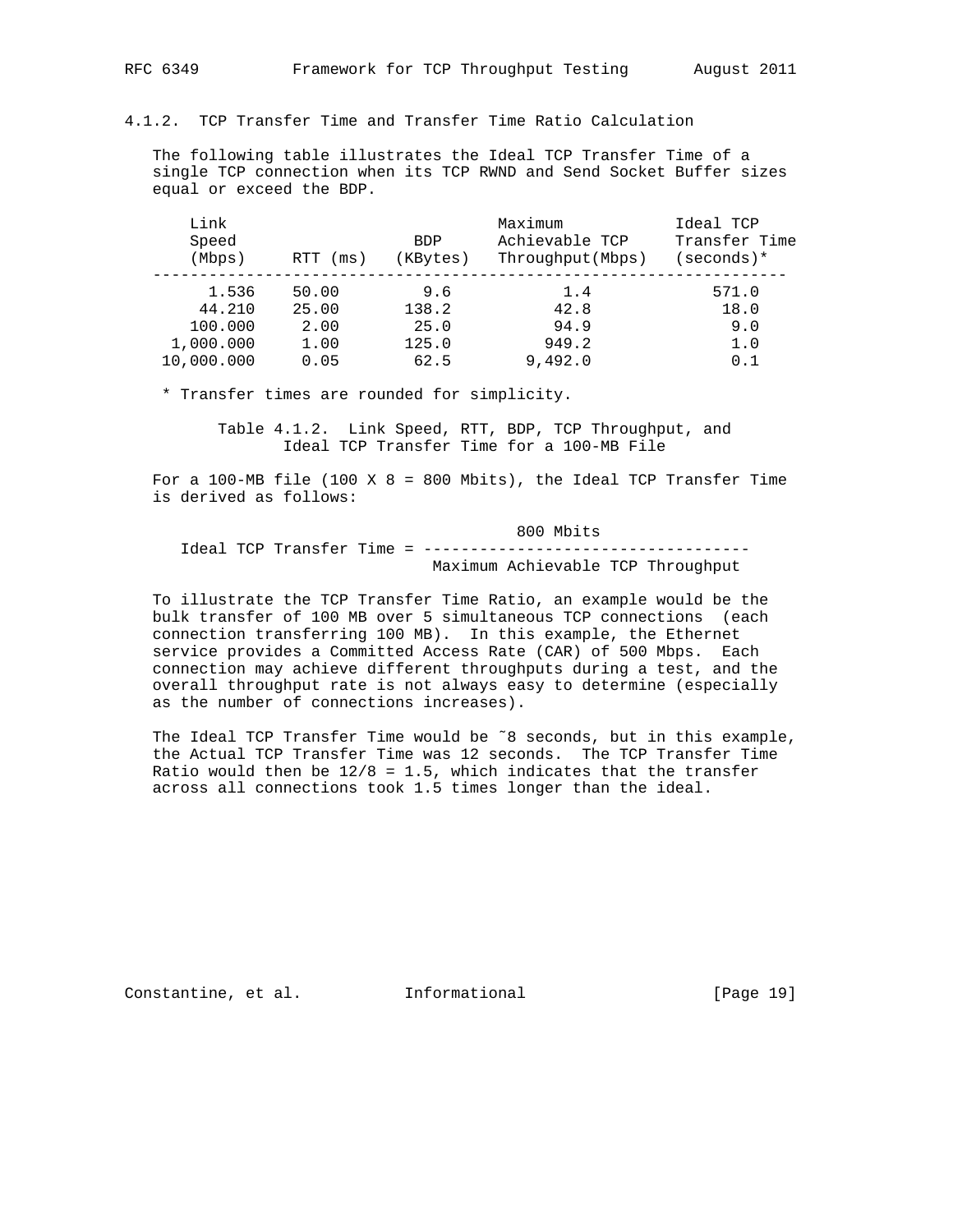4.2. TCP Efficiency

 The second metric represents the percentage of Bytes that were not retransmitted.

 Transmitted Bytes - Retransmitted Bytes TCP Efficiency % = --------------------------------------- X 100 Transmitted Bytes

 Transmitted Bytes are the total number of TCP Bytes to be transmitted, including the original and the retransmitted Bytes.

4.2.1. TCP Efficiency Percentage Calculation

 As an example, if 100,000 Bytes were sent and 2,000 had to be retransmitted, the TCP Efficiency Percentage would be calculated as:

 102,000 - 2,000 TCP Efficiency % = ----------------- X 100 = 98.03% 102,000

Note that the Retransmitted Bytes may have occurred more than once; if so, then these multiple retransmissions are added to the Retransmitted Bytes and to the Transmitted Bytes counts.

## 4.3. Buffer Delay

 The third metric is the Buffer Delay Percentage, which represents the increase in RTT during a TCP Throughput test versus the inherent or baseline RTT. The baseline RTT is the Round-Trip Time inherent to the network path under non-congested conditions as defined in Section 3.2.1. The average RTT is derived from the total of all measured RTTs during the actual test at every second divided by the test duration in seconds.

 Total RTTs during transfer Average RTT during transfer = ------------------------------Transfer duration in seconds

 Average RTT during transfer - Baseline RTT Buffer Delay % = ------------------------------------------ X 100 Baseline RTT

Constantine, et al. Informational [Page 20]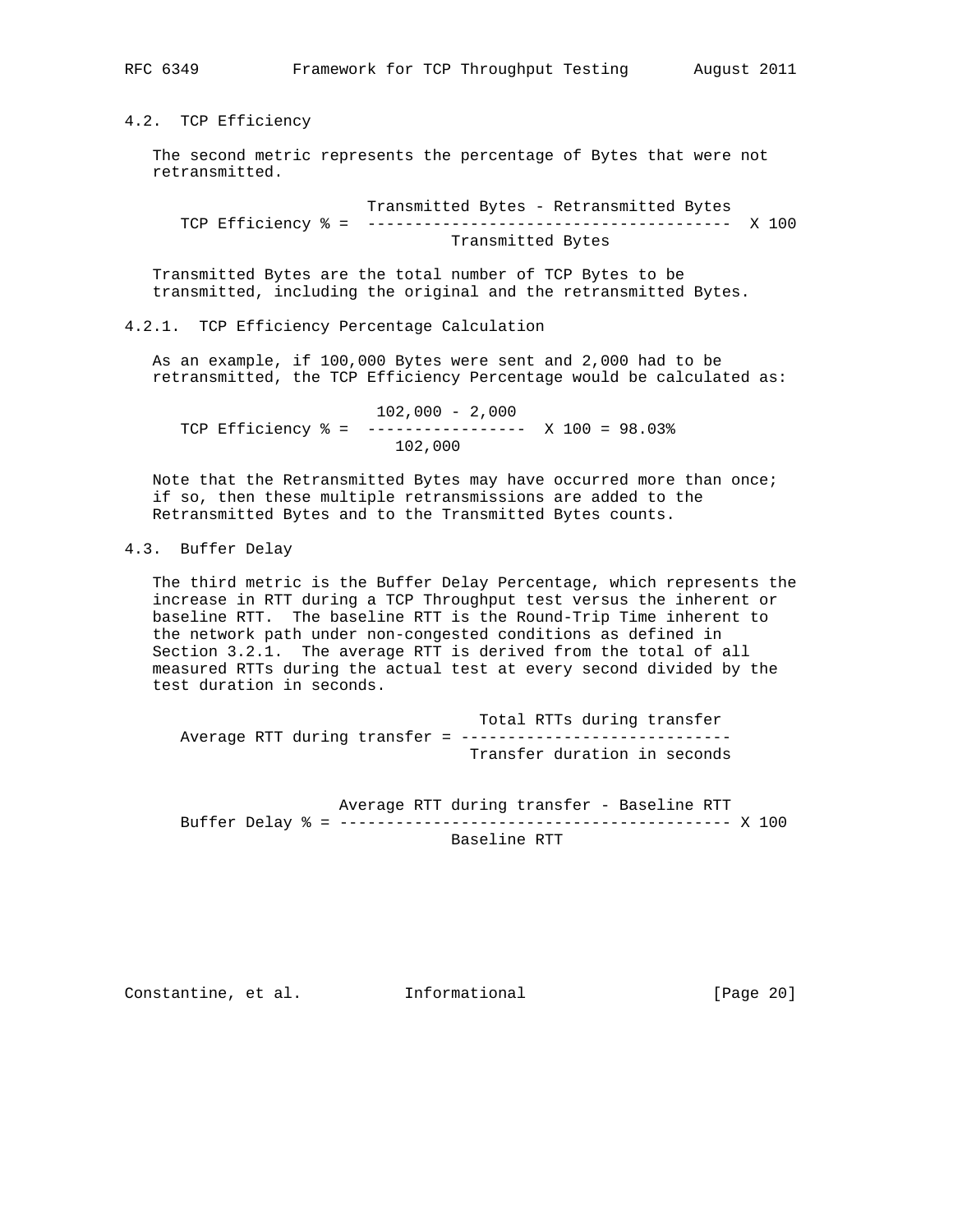## 4.3.1. Buffer Delay Percentage Calculation

 As an example, consider a network path with a baseline RTT of 25 ms. During the course of a TCP transfer, the average RTT across the entire transfer increases to 32 ms. Then, the Buffer Delay Percentage would be calculated as:

 32 - 25 Buffer Delay % = ------- X 100 = 28% <u>25</u>

 Note that the TCP Transfer Time Ratio, TCP Efficiency Percentage, and the Buffer Delay Percentage MUST all be measured during each throughput test. A poor TCP Transfer Time Ratio (i.e., Actual TCP Transfer Time greater than the Ideal TCP Transfer Time) may be diagnosed by correlating with sub-optimal TCP Efficiency Percentage and/or Buffer Delay Percentage metrics.

## 5. Conducting TCP Throughput Tests

 Several TCP tools are currently used in the network world, and one of the most common is "iperf". With this tool, hosts are installed at each end of the network path; one acts as a client and the other as a server. The Send Socket Buffer and the TCP RWND sizes of both client and server can be manually set. The achieved throughput can then be measured, either uni-directionally or bi-directionally. For higher- BDP situations in lossy networks (Long Fat Networks (LFNs) or satellite links, etc.), TCP options such as Selective Acknowledgment SHOULD become part of the window size/throughput characterization.

 Host hardware performance must be well understood before conducting the tests described in the following sections. A dedicated communications test instrument will generally be REQUIRED, especially for line rates of GigE and 10 GigE. A compliant TCP TTD SHOULD provide a warning message when the expected test throughput will exceed the subscribed customer SLA. If the throughput test is expected to exceed the subscribed customer SLA, then the test SHOULD be coordinated with the network provider.

 The TCP Throughput test SHOULD be run over a long enough duration to properly exercise network buffers (i.e., greater than 30 seconds) and SHOULD also characterize performance at different times of the day.

5.1. Single versus Multiple TCP Connections

 The decision whether to conduct single- or multiple-TCP-connection tests depends upon the size of the BDP in relation to the TCP RWND configured in the end-user environment. For example, if the BDP for

Constantine, et al. Informational [Page 21]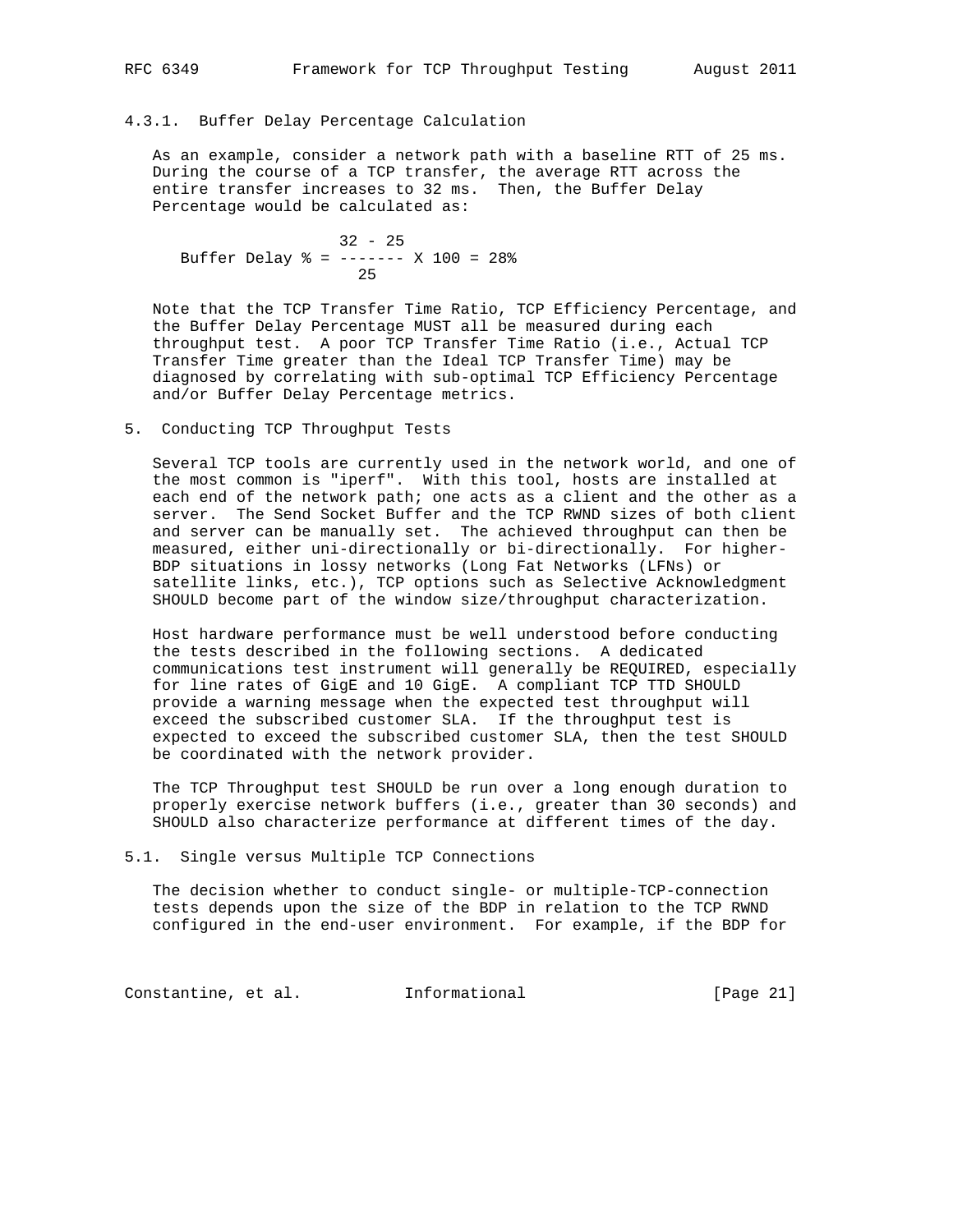a Long Fat Network (LFN) turns out to be 2 MB, then it is probably more realistic to test this network path with multiple connections. Assuming typical host TCP RWND sizes of 64 KB (e.g., Windows XP), using 32 TCP connections would emulate a small-office scenario.

 The following table is provided to illustrate the relationship between the TCP RWND and the number of TCP connections required to fill the available capacity of a given BDP. For this example, the network bandwidth is 500 Mbps and the RTT is 5 ms; then, the BDP equates to 312.5 KBytes.

|          |       | Number of TCP Connections   |  |
|----------|-------|-----------------------------|--|
| TCP RWND |       | to fill available bandwidth |  |
|          |       |                             |  |
|          | 16 KB | 20                          |  |
|          | 32 KB | 1 O                         |  |
|          | 64 KB | .5                          |  |
| 128 KB   |       |                             |  |

Table 5.1. Number of TCP Connections versus TCP RWND

 The TCP Transfer Time Ratio metric is useful when conducting multiple-connection tests. Each connection SHOULD be configured to transfer payloads of the same size (e.g., 100 MB); then, the TCP Transfer Time Ratio provides a simple metric to verify the actual versus expected results.

 Note that the TCP transfer time is the time required for each connection to complete the transfer of the predetermined payload size. From the previous table, the 64-KB window is considered. Each of the 5 TCP connections would be configured to transfer 100 MB, and each one should obtain a maximum of 100 Mbps. So for this example, the 100-MB payload should be transferred across the connections in approximately 8 seconds (which would be the Ideal TCP Transfer Time under these conditions).

 Additionally, the TCP Efficiency Percentage metric MUST be computed for each connection as defined in Section 4.2.

## 5.2. Results Interpretation

 At the end, a TCP Throughput Test Device (TCP TTD) SHOULD generate a report with the calculated BDP and a set of Window size experiments. Window size refers to the minimum of the Send Socket Buffer and TCP RWND. The report SHOULD include TCP Throughput results for each TCP Window size tested. The goal is to provide achievable versus actual TCP Throughput results with respect to the TCP Window size when no fragmentation occurs. The report SHOULD also include the results for

Constantine, et al. 1nformational [Page 22]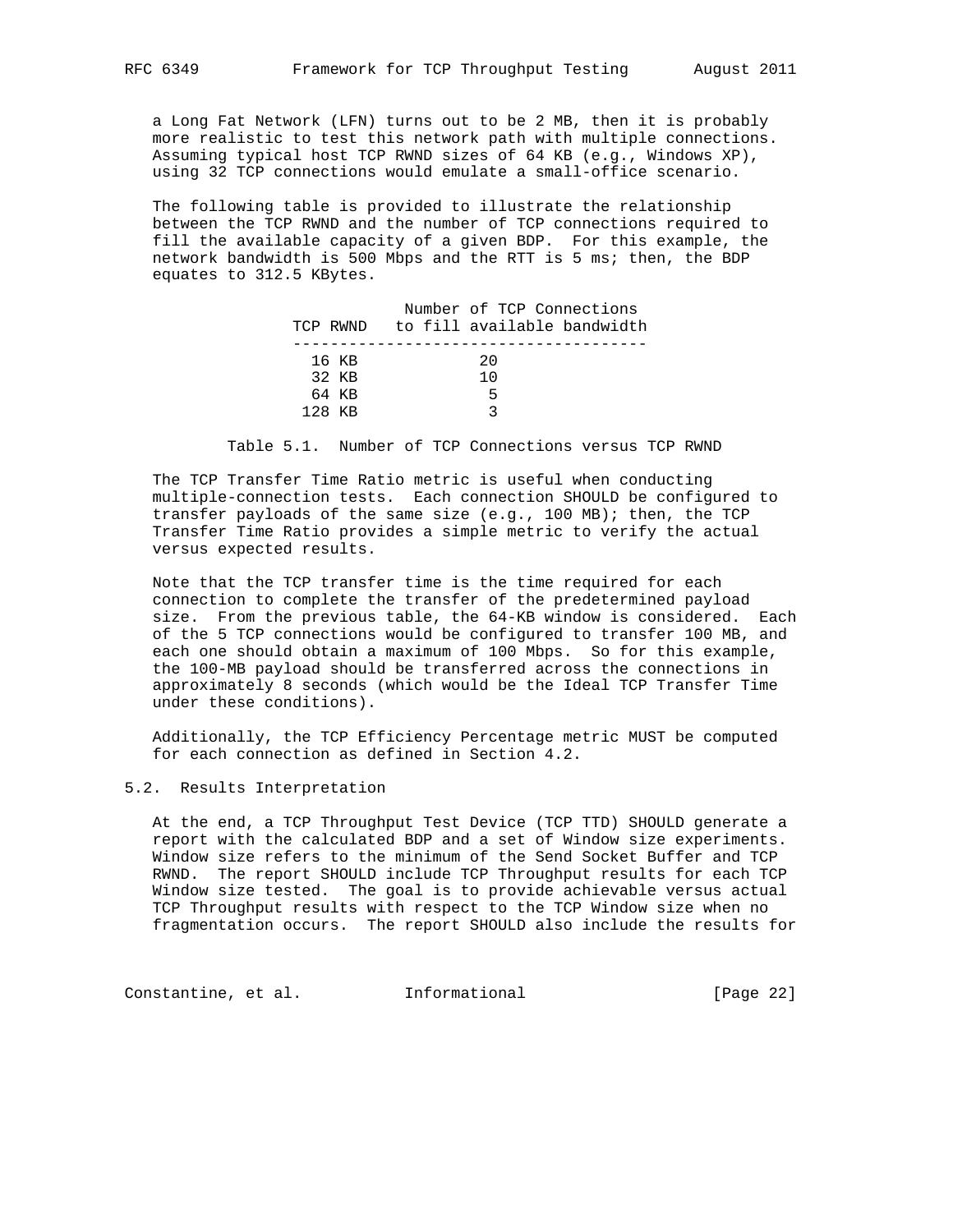the 3 metrics defined in Section 4. The goal is to provide a clear relationship between these 3 metrics and user experience. As an example, for the same results in regard to Transfer Time Ratio, a better TCP Efficiency could be obtained at the cost of higher Buffer Delays.

 For cases where the test results are not equal to the ideal values, some possible causes are as follows:

- Network congestion causing packet loss, which may be inferred from a poor TCP Efficiency % (i.e., higher TCP Efficiency % = less packet loss).
- Network congestion causing an increase in RTT, which may be inferred from the Buffer Delay Percentage (i.e., 0% = no increase in RTT over baseline).
- Intermediate network devices that actively regenerate the TCP connection and can alter TCP RWND size, MTU, etc.
- Rate limiting by policing instead of shaping.
- Maximum TCP Buffer Space. All operating systems have a global mechanism to limit the quantity of system memory to be used by TCP connections. On some systems, each connection is subject to a memory limit that is applied to the total memory used for input data, output data, and controls. On other systems, there are separate limits for input and output buffer spaces per connection. Client/server IP hosts might be configured with Maximum TCP Buffer Space limits that are far too small for high-performance networks.
- Socket Buffer sizes. Most operating systems support separate per-connection send and receive buffer limits that can be adjusted as long as they stay within the maximum memory limits. These socket buffers MUST be large enough to hold a full BDP of TCP Bytes plus some overhead. There are several methods that can be used to adjust Socket Buffer sizes, but TCP Auto-Tuning automatically adjusts these as needed to optimally balance TCP performance and memory usage.

 It is important to note that Auto-Tuning is enabled by default in LINUX since kernel release 2.6.6 and in UNIX since FreeBSD 7.0. It is also enabled by default in Windows since Vista and in Mac since OS X version 10.5 (Leopard). Over-buffering can cause some applications to behave poorly, typically causing sluggish interactive response and introducing the risk of running the system out of memory. Large default socket buffers have to be considered carefully on multi-user systems.

Constantine, et al. 1nformational [Page 23]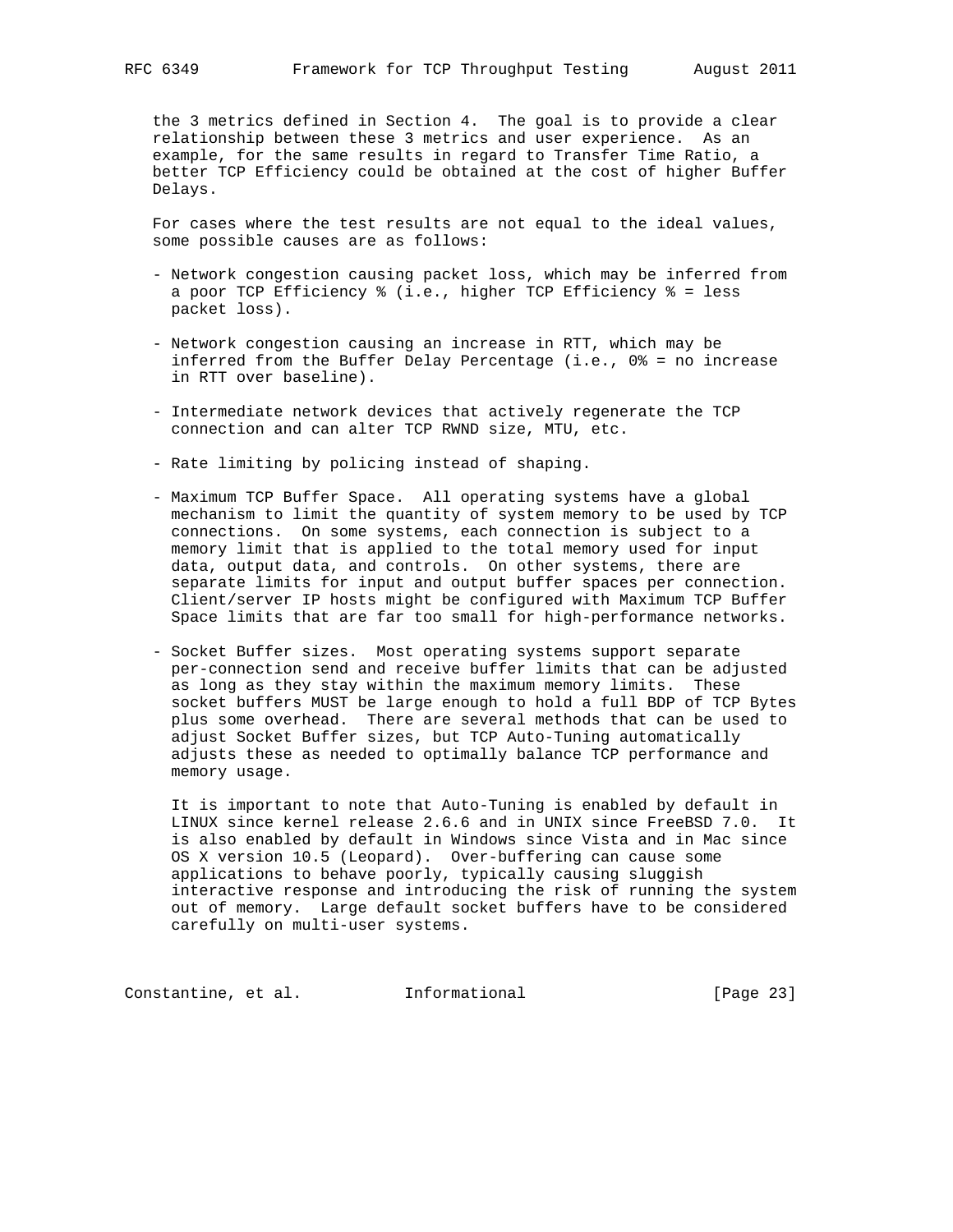- TCP Window Scale option [RFC1323]. This option enables TCP to support large BDP paths. It provides a scale factor that is required for TCP to support window sizes larger than 64 KB. Most systems automatically request WSCALE under some conditions, such as when the Receive Socket Buffer is larger than 64 KB or when the other end of the TCP connection requests it first. WSCALE can only be negotiated during the 3-way handshake. If either end fails to request WSCALE or requests an insufficient value, it cannot be renegotiated. Different systems use different algorithms to select WSCALE, but it is very important to have large enough buffer sizes. Note that under these constraints, a client application wishing to send data at high rates may need to set its own receive buffer to something larger than 64 KBytes before it opens the connection, to ensure that the server properly negotiates WSCALE. A system administrator might have to explicitly enable [RFC1323] extensions. Otherwise, the client/server IP host would not support TCP Window sizes (BDP) larger than 64 KB. Most of the time, performance gains will be obtained by enabling this option in LFNs.
- TCP Timestamps option [RFC1323]. This feature provides better measurements of the Round-Trip Time and protects TCP from data corruption that might occur if packets are delivered so late that the sequence numbers wrap before they are delivered. Wrapped sequence numbers do not pose a serious risk below 100 Mbps, but the risk increases at higher data rates. Most of the time, performance gains will be obtained by enabling this option in Gigabit-bandwidth networks.
- TCP Selective Acknowledgments (SACK) option [RFC2018]. This allows a TCP receiver to inform the sender about exactly which data segment is missing and needs to be retransmitted. Without SACK, TCP has to estimate which data segment is missing, which works just fine if all losses are isolated (i.e., only one loss in any given round trip). Without SACK, TCP takes a very long time to recover after multiple and consecutive losses. SACK is now supported by most operating systems, but it may have to be explicitly enabled by the system administrator. In networks with unknown load and error patterns, TCP SACK will improve throughput performance. On the other hand, security appliance vendors might have implemented TCP randomization without considering TCP SACK, and under such circumstances, SACK might need to be disabled in the client/server IP hosts until the vendor corrects the issue. Also, poorly implemented SACK algorithms might cause extreme CPU loads and might need to be disabled.

Constantine, et al. Informational [Page 24]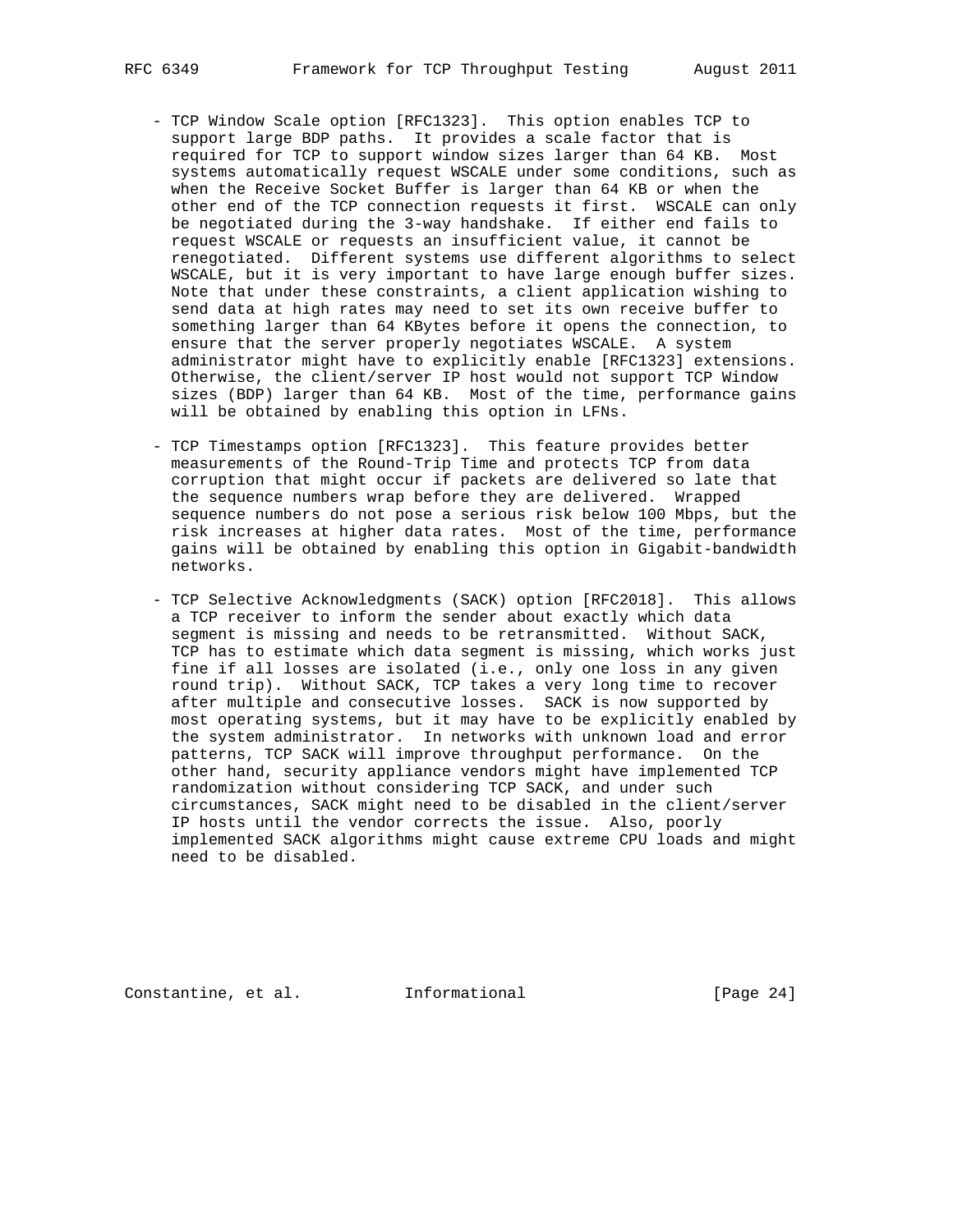- Path MTU. The client/server IP host system SHOULD use the largest possible MTU for the path. This may require enabling Path MTU Discovery [RFC1191] and [RFC4821]. Since [RFC1191] is flawed, Path MTU Discovery is sometimes not enabled by default and may need to be explicitly enabled by the system administrator. [RFC4821] describes a new, more robust algorithm for MTU discovery and ICMP black hole recovery.
- TOE (TCP Offload Engine). Some recent Network Interface Cards (NICs) are equipped with drivers that can do part or all of the TCP/IP protocol processing. TOE implementations require additional work (i.e., hardware-specific socket manipulation) to set up and tear down connections. Because TOE NIC configuration parameters are vendor-specific and not necessarily RFC-compliant, they are poorly integrated with UNIX and LINUX. Occasionally, TOE might need to be disabled in a server because its NIC does not have enough memory resources to buffer thousands of connections.

Note that both ends of a TCP connection MUST be properly tuned.

6. Security Considerations

 Measuring TCP network performance raises security concerns. Metrics produced within this framework may create security issues.

6.1. Denial-of-Service Attacks

 TCP network performance metrics, as defined in this document, attempt to fill the NUT with a stateful connection. However, since the test MAY use stateless IP streams as specified in Section 3.2.2, it might appear to network operators to be a denial-of-service attack. Thus, as mentioned at the beginning of Section 3, TCP Throughput testing may require cooperation between the end-user customer and the network provider.

6.2. User Data Confidentiality

 Metrics within this framework generate packets from a sample, rather than taking samples based on user data. Thus, our framework does not threaten user data confidentiality.

6.3. Interference with Metrics

 The security considerations that apply to any active measurement of live networks are relevant here as well. See [RFC4656] and [RFC5357].

Constantine, et al. Informational [Page 25]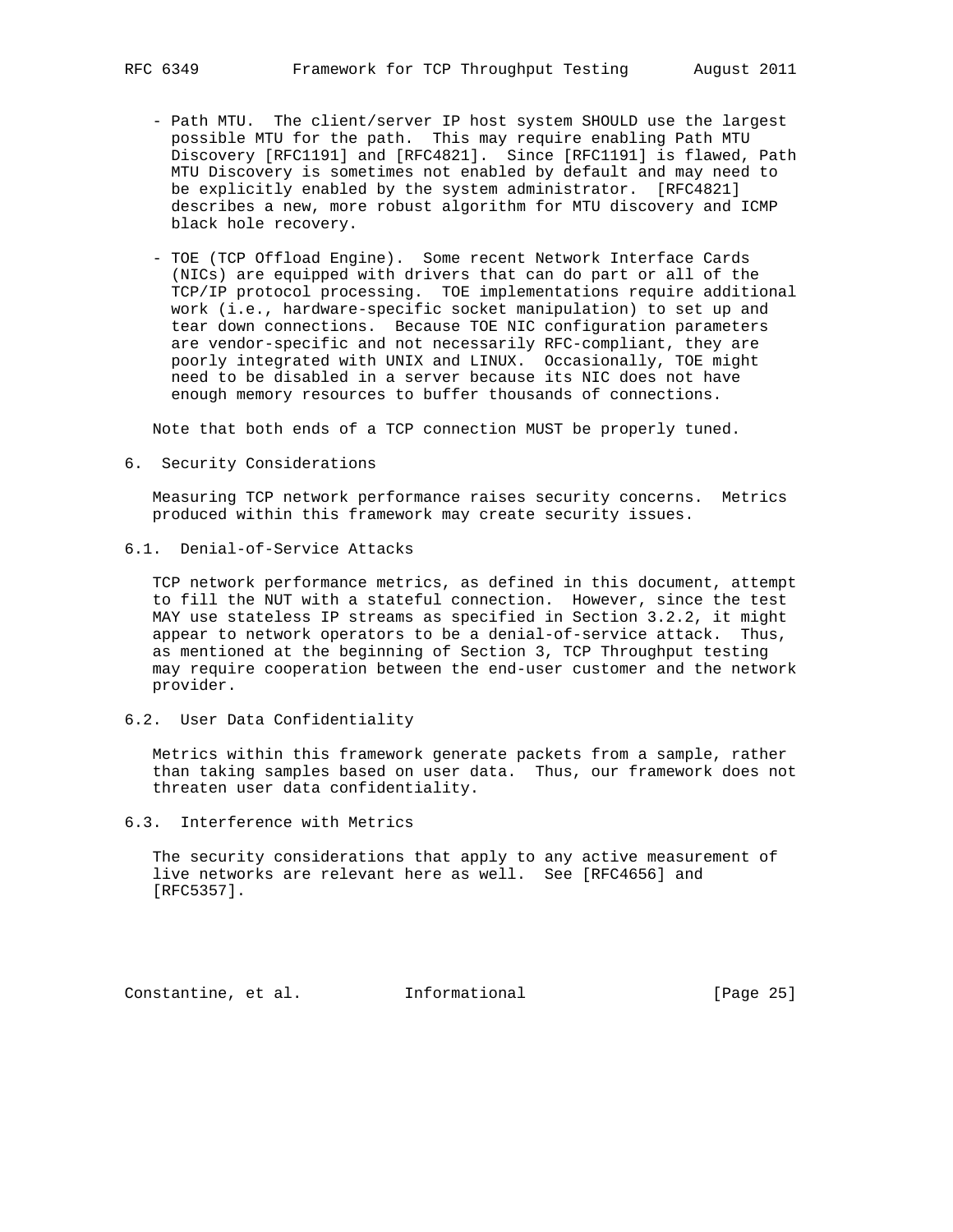## 7. Acknowledgments

 Thanks to Lars Eggert, Al Morton, Matt Mathis, Matt Zekauskas, Yaakov Stein, and Loki Jorgenson for many good comments and for pointing us to great sources of information pertaining to past works in the TCP capacity area.

- 8. Normative References
	- [RFC1191] Mogul, J. and S. Deering, "Path MTU discovery", RFC 1191, November 1990.
	- [RFC1323] Jacobson, V., Braden, R., and D. Borman, "TCP Extensions for High Performance", RFC 1323, May 1992.
	- [RFC2018] Mathis, M., Mahdavi, J., Floyd, S., and A. Romanow, "TCP Selective Acknowledgment Options", RFC 2018, October 1996.
	- [RFC2119] Bradner, S., "Key words for use in RFCs to Indicate Requirement Levels", BCP 14, RFC 2119, March 1997.
	- [RFC2544] Bradner, S. and J. McQuaid, "Benchmarking Methodology for Network Interconnect Devices", RFC 2544, March 1999.
	- [RFC4656] Shalunov, S., Teitelbaum, B., Karp, A., Boote, J., and M. Zekauskas, "A One-way Active Measurement Protocol (OWAMP)", RFC 4656, September 2006.
	- [RFC4821] Mathis, M. and J. Heffner, "Packetization Layer Path MTU Discovery", RFC 4821, March 2007.
	- [RFC4898] Mathis, M., Heffner, J., and R. Raghunarayan, "TCP Extended Statistics MIB", RFC 4898, May 2007.
	- [RFC5136] Chimento, P. and J. Ishac, "Defining Network Capacity", RFC 5136, February 2008.
	- [RFC5357] Hedayat, K., Krzanowski, R., Morton, A., Yum, K., and J. Babiarz, "A Two-Way Active Measurement Protocol (TWAMP)", RFC 5357, October 2008.